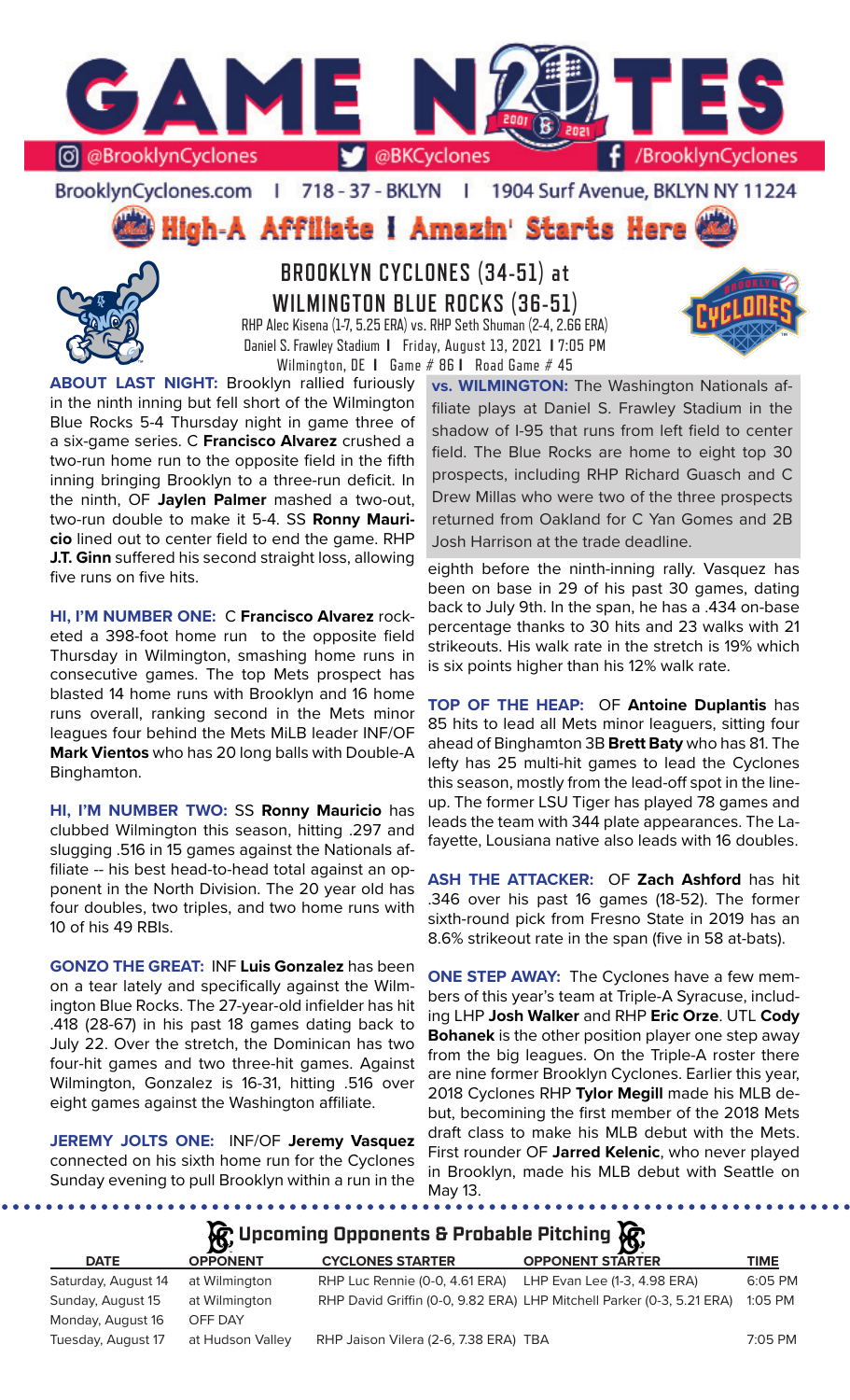**AUGUST 13 AT WILMINGTON STARTING PITCHER PAGE 2 Height:** 6-5 **Weight:** 275 **Date of Birth:** October 12, 1995 **Age**: 25 **Hometown:** Seattle, Washington **How Obtained:** Signed as a minor league free agent, 2/25/19 Drafted: 16th round pick of the Detroit Tigers in 2015 College: Edmonds Community College (Washington)  $#$  36  $A$  Lec Kisena

**LAST TIME OUT:** Kisena tied a season high with eight strikeouts and zero walks over five innings of two-run ball at home against Hudson Valley.

**VOOM! I STOPPED SHORT:** Kisena tossed his first five-inning game since June 23. For the past six starts before August 7, Kisena has lasted no more than 4 2/3 innings.

**VS THE ROCKS:** Kisena has pitched against Wilmington twice, giving up one unearned run in 4 2/3 innings on July 24 in Coney Island. On June 17, Kisena allowed six runs on nine hits, snapping a streak at the time of five outings in a row of two or fewer earned runs.

**GREET THE METS:** New York signed Kisena to a minor league deal in February 2019 after Kisena pitched for the Gateway Grizzlies in 2017 and 2018 in the Frontier League (independent)...Joined Low-A Columbia in late April.

**GATEWAY TO THE...EAST:** Combined to strike out 167 batters in 168.1 innings over 31 starts for the Grizzlies between 2017-18...Fanned 108 in 100.1 innings during his second season, putting together 9.7 strikeouts per nine.

**INJURY HISTORY:** Suffered a torn ACL during his time with the Detroit Tigers...Released by the organization during extended spring training in 2016.

**ORIGINS:** Drafted by the Tigers out of Edmonds Community College in 2015, pitching one season in the system with the GCL Tigers...Struck out 44 in 40 innings, posting a 2.25 ERA.

**SEATTLE START:** Grew up watching the Seattle Mariners

| <b>Brooklyn Cyclones</b> |            |            |     |                |                |                |                |   |           |            |  |
|--------------------------|------------|------------|-----|----------------|----------------|----------------|----------------|---|-----------|------------|--|
| <b>DATE</b>              | <b>OPP</b> | <b>DEC</b> | ΙP  | н              | R              | ER             | BB             | ĸ | <b>HR</b> | <b>AVG</b> |  |
| 8/7                      | HV         |            | 5.0 | 6              | $\overline{2}$ | $\overline{2}$ | $\Omega$       | 8 | 0         | .245       |  |
| 7/31                     | $@$ JS     |            | 4.1 | 7              | 4              | 4              | 2              | 6 | 1         | .239       |  |
| 7/24                     | <b>WIL</b> |            | 4.2 | $\overline{2}$ | 1              | $\Omega$       | $\overline{2}$ | 5 | $\Omega$  | .288       |  |
| 7/18                     | <b>JS</b>  | L          | 4.0 | 4              | 4              | 4              | 2              | 5 | 1         | .237       |  |
| 7/11                     | @HV        |            | 4.0 | 1              | 1              | 1              | 5              | 5 | 0         | .236       |  |
| 7/4                      | @ ABD      |            | 4.2 | 5              | 6              | 6              | 3              | 8 | 1         | .250       |  |
| 6/29                     | @ ABD      |            | 3.0 | 6              | 5              | 4              | $\overline{2}$ | 3 | $\Omega$  | .248       |  |
| 6/23                     | <b>JS</b>  |            | 5.1 | 4              | 0              | 0              | $\overline{2}$ | 6 | $\Omega$  | .227       |  |
| 6/17                     | @ WIL      |            | 31  | 9              | 6              | 6              | 1              | 4 | 1         | .231       |  |
| 6/12                     | HV         |            | 5.0 | 3              | $\overline{2}$ | $\overline{2}$ | $\overline{2}$ | 8 | $\Omega$  | 167        |  |
| 6/5                      | $@$ JS     |            | 5.0 | O              | 0              | 0              | 1              | 5 | $\Omega$  | .164       |  |
| 5/29                     | <b>ABD</b> |            | 21  | 3              | $\overline{2}$ | $\overline{2}$ | $\overline{2}$ | 6 | $\Omega$  | .220       |  |
| 5/14                     | @GVL       |            | 4.1 | $\overline{2}$ | $\overline{2}$ | $\overline{2}$ | 4              | 3 | 1         | .194       |  |
| 5/8                      | @ASH       | W          | 5.0 | 4              | $\overline{2}$ | $\overline{2}$ | $\overline{2}$ | 8 | 1         | .222       |  |

**2021 GAME-BY-GAME**

| K%                               | BB%               | HR/9                        |  |  |  |  |  |  |
|----------------------------------|-------------------|-----------------------------|--|--|--|--|--|--|
| 30.3%                            | 11.4              | 0.90                        |  |  |  |  |  |  |
| <b>BABIP</b>                     | GB%               | FIP                         |  |  |  |  |  |  |
| .347                             | 37.8%             | 4.07                        |  |  |  |  |  |  |
| KISENA'S SEASON AND CAREER HIGHS |                   |                             |  |  |  |  |  |  |
| 2021 Season                      |                   | Career                      |  |  |  |  |  |  |
| 8 (4x, 8/7 vs. Hudson Valley)    | <b>Strikeouts</b> | 10 (7/11/15 vs. GCL Braves) |  |  |  |  |  |  |

| None                        | <b>Double Digit K Games</b>  | 1 (7/11/15 vs. GCL Braves)    |
|-----------------------------|------------------------------|-------------------------------|
| 9 (6/17 at Wilmington)      | <b>High Hits, Game</b>       | 9 (6/17/21 at Wilmington)     |
| 1 (2x, 6/17 at Wilmington)  | <b>High HR, Game</b>         | 1 (6x, 6/17/21 at Wilmington) |
| 6 (6/17 at Wilmington)      | <b>High Runs, Game</b>       | 6 (6/17 at Wilmington)        |
| 5 (7/11 at Hudson Valley)   | <b>High Walks, Game</b>      | 5 (7/11/21 at Hudson Valley)  |
| 5 (2x, 6/5 at Jersey Shore) | <b>Innings Pitched, Game</b> | 6.2 (8/27/19)                 |
| None                        | <b>Complete Games</b>        | None                          |
| None                        | <b>Shutouts</b>              | None                          |
|                             |                              |                               |

| <b>CATCHER ERA</b> |    |     |            |            |  |  |  |  |  |  |
|--------------------|----|-----|------------|------------|--|--|--|--|--|--|
| <b>NAME</b>        | G  | ER  | <b>INN</b> | <b>ERA</b> |  |  |  |  |  |  |
| Alvarez            | 32 | 145 | 241        | 5.41       |  |  |  |  |  |  |
| Gaddis             | 5  | 12  | 43         | 2.51       |  |  |  |  |  |  |
| Mena               | 17 | 65  | 131        | 4.47       |  |  |  |  |  |  |
| Senger             | 9  | 44  | 81         | 4.89       |  |  |  |  |  |  |
| Uriarte            | 21 | 82  | 159.1      | 4.63       |  |  |  |  |  |  |

| CYCLONES STARTING PITCHER BREAKDOWN |    |   |                                                       |     |         |  |  |  |  |  |
|-------------------------------------|----|---|-------------------------------------------------------|-----|---------|--|--|--|--|--|
| <b>STARTER</b>                      |    |   | <b>GS Quality StartsRun SupportRS/Start BC Record</b> |     |         |  |  |  |  |  |
| Butto, Jose                         | 10 |   | 41                                                    | 4.1 | $4-6$   |  |  |  |  |  |
| Ginn, J.T.                          | 4  | O | 18                                                    | 4.5 | $2 - 2$ |  |  |  |  |  |
| Grey, Connor                        | 4  |   | 21                                                    | 5.2 | $3-1$   |  |  |  |  |  |
| Griffin, David                      |    | ∩ | 8                                                     | 8.0 | $O-1$   |  |  |  |  |  |
| Kisena, Alec                        | 14 | U | 65                                                    | 4.6 | $5-9$   |  |  |  |  |  |
| Lasko, Justin                       | 11 | 6 | 44                                                    | 4.0 | $4 - 7$ |  |  |  |  |  |
| Opp, Cam                            | 12 | 1 | 35                                                    | 2.9 | $3-9$   |  |  |  |  |  |
| Parsons, Hunter                     |    | ∩ | 5                                                     | 5.0 | $1 - 0$ |  |  |  |  |  |
| Rennie, Luc                         | 3  | ∩ | 13                                                    | 4.3 | $2 - 1$ |  |  |  |  |  |
| Rojas, Oscar                        | 4  | ∩ | 21                                                    | 5.3 | $1 - 3$ |  |  |  |  |  |
| Vilera, Jaison                      | 15 | O | 80                                                    | 5.3 | $5-10$  |  |  |  |  |  |
| Walker, Josh                        |    |   | 27                                                    | 6.8 | $3-1$   |  |  |  |  |  |

| <b>BROOKLYN CYCLONES PITCHING BREAKDOWN</b> |     |  |  |  |  |  |  |  |  |                           |                                                    |                                              |     |                       |  |  |  |  |
|---------------------------------------------|-----|--|--|--|--|--|--|--|--|---------------------------|----------------------------------------------------|----------------------------------------------|-----|-----------------------|--|--|--|--|
|                                             | W-L |  |  |  |  |  |  |  |  | ERA IP H R ER BB K HR AVG |                                                    | W-L                                          | ERA | IP H R ER BB K HR AVG |  |  |  |  |
| <b>STARTERS</b>                             |     |  |  |  |  |  |  |  |  |                           | 14-36 5.19 388.1 391 250 224 133 400 56 .259 HOME  | 20-21 3.79 363.0 304 176 153 150 393 26 .227 |     |                       |  |  |  |  |
| <b>RELIEVERS</b>                            |     |  |  |  |  |  |  |  |  |                           | 20-15 3.83 326.2 270 171 139 179 364 20 .224 ROAD  | 14-30 5.37 352.0 357 245 210 162 371 50 .259 |     |                       |  |  |  |  |
| <b>TOTAL</b>                                |     |  |  |  |  |  |  |  |  |                           | 34-50 4.49 707.0 655 416 353 306 759 76 .243 TOTAL | 34-51 4.51 715.0 661 421 358 312 764 76 .243 |     |                       |  |  |  |  |

# **BULLPEN NOTES**

-RHP Brian Metoyer leads the team with a 2.63 FIP, a 0.93 WHIP, a 35.2% strikeout rate, and a .217 BABIP.

-RHP Willy Taveras ranks second on the team with a 31.7% strikeout rate and a 0.97 WHIP.

-RHP Bryce Montes de Oca has the third-highest K% on the squad 28.7%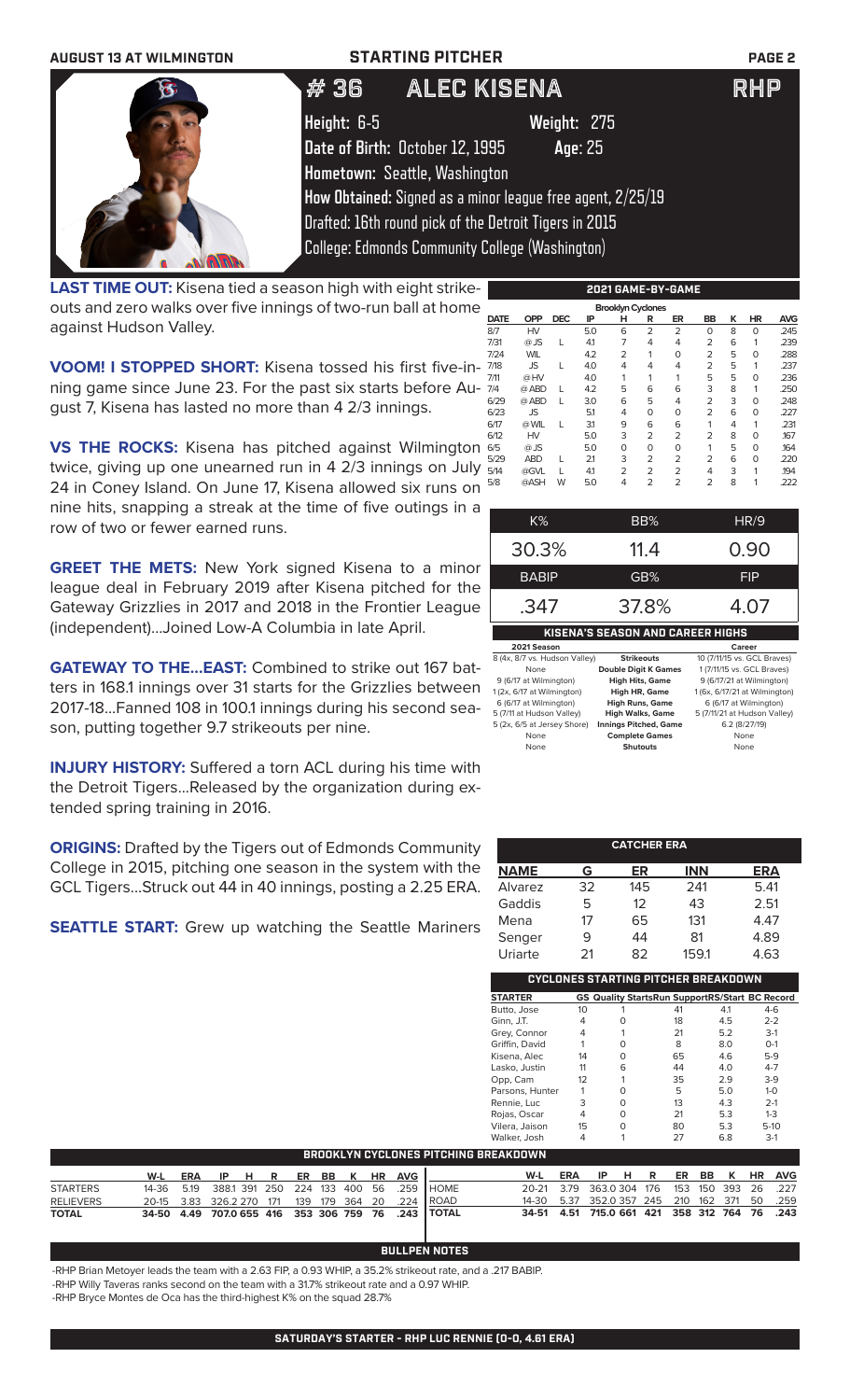| AUGUST 13 AT WILMINGTON |
|-------------------------|
|-------------------------|

# **AUGUST 13 AT WILMINGTON BATTING PAGES PAGE 3**

### **# 30 FRANCISCO ALVAREZ - C .244, 14 HR, 43 RBI, .371 wOBA, wRC+ 129**

| <b>Last Game: 1-4, HR, 2 RBI</b> |  |
|----------------------------------|--|
| <b>RISP:</b> 17-58 (.292)        |  |
| <b>Streak:</b> 2 G (4-8)         |  |

**Last HR:** 8/12 at Wilmington **Season High, Hits:** 3 (3x, 8/10 at WIL **Road:** 30-95 (.316) **Multi-Hit Games:** 11 (8/10 at Wilmington **Season High, Rins:** 3 (3x, 7/6 at HV) **Road:** 30-95 (.316) **Rulti-Hit Games:** 11 (8/10 at Wilmington)<br>**vs. WIL:** 16-50 (.320) **Multi-RBI Games:** 12 (8/12 at Wilmington) **Streak:** 2 G (4-8) **vs. WIL:** 16-50 (.320) **Multi-RBI Games:** 12 (8/12 at Wilmington) **Season High, RBI:** 4 (2x, 8/10 at WIL)

**Season High, SB:** 1 (2x, 7/22 vs. WIL)

- Enters his fourth year in the Mets organization...Called up from Low-A St. Lucie on Monday, May 24...19 years old, turning 20 on November 19 • Ranks as the No. 1 prospect in the Mets system according to both *MLB Pipeline* and *Baseball America*...Ranked as No. 4 catching prospect in baseball and the
- No. 38 prospect in the game according to *MLB Pipeline* • Hit .417 (20-48) with five doubles, two home runs, and 12 RBIs in 15 games with St. Lucie...Struck out seven times and walked 15...went 2-for-4 in stolen bases
- Non-roster invitee to Mets Spring Training...Signed with NYM as NDFA on July 2, 2018

### **Last Game:** 1-3, BB **Home:** 20-81 (.247) **Last HR:** 5/23 vs. Hudson Valley **Season High, Hits:** 2 (7x, 8/8 vs. HV) **RISP:** 15-43 (.349) **Road:** 17-67 (.254) **Multi-Hit Games:** 7 (8/8 vs. Hudson Valley) **Season High, Runs:** 2 (6/6 at JS) **Streak:** 5 G (7-16) **vs. WIL:** 8-24 (.333) **Multi-RBI Games:** 3 (7/24 vs. Wilmington) **Season High, RBI:** 2 (3x, 7/24 vs. WIL) **Season High, SB:** 1 (3x, 7/7 at HV) **# 9 ZACH ASHFORD - OF .250, 1 HR, 15 RBI, .298 wOBA, wRC+ 83**

- Enters his third year in the Mets organization...Called up from Low-A St. Lucie on Saturday, May 22
- Hit .340 (17-50) in 14 games with the St. Lucie Mets in 2021, collecting three doubles and six walks with a stolen base
- Spent his first few games as a pro with Brooklyn in 2019, hitting .136 in 16 games before being sent to the GCL Mets (37 G, .295/2/23/.413) • Drafted by the Mets out of Fresno State in the 6th round of the 2019 MLB Draft
- **# 8 ANTOINE DUPLANTIS OF .271, 5 HR, 28 RBI, .323 wOBA, wRC+ 98 Last Game:** 1-4, 2B, R **Home:** 32-139 (.230) **Last HR:** 7/22 vs. Wilmington **Season High, Hits:** 4 (2x, 7/22 vs. WIL) **RISP:** 18-62 (.290) **Road:** 53-171 (.310) **Multi-Hit Games:** 23 (8/10 at Wilmington) **Season High, Runs:** 4 (5/16 at Greenville) **Streak:** 6 G (8-26) **vs. WIL:** 23-69 (.333) **Multi-RBI Games:** 5 (8/6 vs. Hudson Valley) **Season High, RBI:** 3 (3x, 8/6 vs. HV) **Season High, SB:** 1 (5x, 8/10 vs. HV)
- Enters his third year in the Mets organization ...Spent his draft year with Brooklyn and scored the game-winning run against Lowell in the 2019 NYPL Championship • Recorded eight outfield assists in 47 games to lead Brooklyn in 2019
- Finished his LSU career with 359 hits, most in school history and second-most in SEC history behind fellow Mets MiLB outfielder Jake Mangum (383 hits)...Never finished a season at LSU hitting lower than .316
- Mets 12th round pick, 2019...Also drafted in the 19th round by Cleveland in 2018...Brother Armond, holds the world record in the pole vault with a height of 6.18m.

| # 7       NIC GADDIS - C/3B |                     |                                                | .190, 2 HR, 6 RBI, .360 wOBA, wRC+ 122           |
|-----------------------------|---------------------|------------------------------------------------|--------------------------------------------------|
| Last Game: DNP              | <b>Home: 1-11</b>   | <b>Last HR:</b> 7/24 vs. Wilmington            | <b>Season High, Hits: 2 (8/10 at Wilmington)</b> |
| <b>RISP:</b> $4-11(.364)$   | <b>Road: 2-10</b>   | <b>Multi-Hit Games: 1 (8/10 at Wilmington)</b> | <b>Season High, Runs:</b> 2 (8/10 at Wilmington) |
| <b>Streak:</b> $1 G (2-5)$  | <b>vs. WIL:</b> 2-5 | <b>Multi-RBI Games:</b> 2 (8/10 at Wilmington) | <b>Season High, RBI:</b> 3 (8/10 at Wilmington)  |
|                             |                     |                                                | Season High, SB:                                 |

- Enters his third year in the Mets organization...Received from Low-A St. Lucie on Saturday, July 17 when C Juan Uriarte was placed on the temp. inactive list • Hit .250 (20-80) with a .421 OBP in 25 games with St. Lucie, hitting three home runs (a career-high) from his two in 2019.
	- Returns to Coney Island where he was a member of the 2019 Cyclones for 15 games before being transferred to the GCL Mets.
	- Hit a combined .192 across 40 games in 2019 with Brooklyn and the GCL Mets
	- Drafted by the Mets in the 16th round of the 2019 MLB Draft out of Jacksonville State...Hails from Trenton, GA.

| $#10$ LUIS GONZALEZ - INF                                                           |                                                                                 |                                                                                                                                        | . .287, 4 HR, 13 RBI, .332 wOBA, wRC+ 104'                                                                                                                                               |
|-------------------------------------------------------------------------------------|---------------------------------------------------------------------------------|----------------------------------------------------------------------------------------------------------------------------------------|------------------------------------------------------------------------------------------------------------------------------------------------------------------------------------------|
| <b>Last Game: 1-3. R</b><br><b>RISP:</b> $8-27$ (.296)<br><b>Streak: 4 G (8-15)</b> | <b>Home: 14-52 (.269)</b><br><b>Road: 19-63 (.302)</b><br>vs. WIL: 16-31 (.516) | <b>Last HR:</b> 8/10 at Wilmington<br><b>Multi-Hit Games:</b> 8 (8/10 at Wilmington)<br><b>Multi-RBI Games:</b> 4 (8/11 at Wilmington) | <b>Season High, Hits: 4 (2x, 8/10 at WIL)</b><br><b>Season High, Runs: 3 (3x 8/10 at WIL)</b><br><b>Season High, RBI:</b> 2 (4x, 8/11 at WIL)<br><b>Season High, SB:</b> 1(7/22 vs. WIL) |

- Enters his first season in the Mets organization, signing a minor league deal with New York on May 30, 2021.
- Played three games with Low-A St. Lucie, going 3-12 with a double
- Spent seven seasons in the Cincinnati farm system, reaching as high as Triple-A Louisville in 2019. • Career .253 hitter in 587 games and 2,151 at-bats with Cincinnati and New York farm systems.
- Signed with the Reds in September of 2012.

### **# 2 RONNY MAURICIO - INF .237, 15 HR, 49 RBI, .309 wOBA, wRC+ 90 Last Game:** 0-4, BB **Home:** 26-136 (.191) **Last HR:** 8/6 vs. Hudson Valley **Season High, Hits:** 3 (4x, 6/17 atWilmington) **RISP:** 19-78 (.244) **Road:** 48-169 (.284) **Multi-Hit Games:** 20 (8/10 at Wilmington) **Season High, Runs:** 3 (7/27 at Jersey Shore) **Streak: vs. WIL:** 19-64 (.297) **Multi-RBI Games:** 14 (8/10 at Wilmington) **Season High, RBI:** 4 (2x, 5/16 at Greeville) **Season High, SB:** 2 (6/27 vs. JS) • Enters his fifth year in the Mets organization...Rated as the No. 2 prospect in the Mets system and the No. 58 prospect in baseball according to *MLB Pipeline*

- Non-roster invitee to Spring Training for the third consecutive season...Spent 2020 at the Mets Alternate Site and had one at-bat with the Tigres del Licey in the Dominican Winter League
- Named a South Atlantic League mid-season All-Star with Columbia (A) in 2019
- Won the 2018 GCL Mets Sterling Award, given to the team's most valuable player...Signed with the Mets as a 16-year-old on July 2, 2017.

### **# 16 JOSE MENA - C .167, 1 HR, 6 RBI, .208 wOBA, wRC+ 26 Last HR: Dames:** 2 (8/8 vs. Hudson Valley) **Season High, Hits:** 3 (6/20 at Wilmington)<br>**Multi-Hit Games:** 2 (8/8 vs. Hudson Valley) **Season High, Runs:** 2 (6/30 at ABD G2) **RISP:**  $4-22$  (.182) **Road:** 6-31 **Multi-Hit Games:** 2 (8/8 vs. Hudson Valley) **Road:** 6-31 **Multi-Hit Games:** 2 (8/8 vs. Hudson Valley) **Season High, RBI:** 1 (5x, 8/8 vs. HV) **Season High, SB:** 1 (2, 8/6 vs. HV)

Enters his sixth year in the Mets organization

• Won a 2019 NYPL Championship with Brooklyn, posting his best offensive season as a professional, posting career highs in batting average, hits, home runs, RBIs, and runs

- Has caught 81% of would-be base stealers (51 of 81) in his previous four seasons in the system.
- Signed with the Mets on June 22, 2016 as international free agent.

| #14 TANNER MURPHY - OF        |                                      |                                                            | . .235, O HR, 2 RBI, .304 wOBA, wRC+ 87 \                                                  |
|-------------------------------|--------------------------------------|------------------------------------------------------------|--------------------------------------------------------------------------------------------|
| Last Game: 0-4<br>$RISP: 1-8$ | <b>Home: 1-9</b><br><b>Road: 3-8</b> | Last HR:<br><b>Multi-Hit Games: 1 (8/10 at Wilmington)</b> | <b>Season High, Hits: 2 (8/10 at WIL)</b><br><b>Season High, Runs: 1 (2x, 8/10 at WIL)</b> |
| Streak:                       | <b>vs. WIL: 3-8</b>                  | <b>Multi-RBI Games: 1(8/10 at Wilmington)</b>              | <b>Season High, RBI:</b> 2 (8/10 at WIL)<br>Season High, SB:                               |

- Enters his third year in the Mets organization...promoted from Low-A St. Lucie on Friday, August 6
- Played 25 games (four with FCL Mets) and 21 with Low-A St. Lucie, hitting a combined .195 with a .316 OBP, hitting three home runs and driving in 14 runs
- Spent his first professional season with the Rookie-level Kingsport Mets in the Appalachian League, hitting. 201 in 40 games
- Drafted by the Mets in the 18th round of the 2019 MLB Draft out of the University of North Florida...Born and raised in Memphis, TN.

| # 22 JAYLEN PALMER - INF/OF           |                     |                                                | .182, 0 HR, 2 RBI, .321 w0BA, wRC+ 97    |
|---------------------------------------|---------------------|------------------------------------------------|------------------------------------------|
| <b>Last Game: 2-4, 2 2B, 2 RBI, R</b> | <b>Home: 1-10</b>   | Last HR:                                       | Season High, Hits: 2 (8/12 at WIL)       |
| $RISP: 1-5$                           | <b>Road: 3-8</b>    | <b>Multi-Hit Games: 1 (8/12 at Wilmington)</b> | Season High, Runs: 2 (8/10 at WIL)       |
| <b>Streak:</b> 1 G (2-4)              | <b>vs. WIL: 3-8</b> | <b>Multi-RBI Games: 1(8/12 at Wilmington)</b>  | <b>Season High, RBI:</b> 2 (8/12 at WIL) |
|                                       |                     |                                                | <b>Season High, SB:</b> 1(2, 8/6 vs. HV) |

- Enters his fourth year in the Mets organization...No. 11 prospect in the Mets system, according to *MLB Pipeline*...Promoted to High-A Brooklyn on 8/3. • Stole 23 bases for Low-A St. Lucie (departs the league as the third-highest total in Low-A Southeast).
- Hit .276/.378/.386 across 66 games with St. Lucie in 2021, collecting 13 doubles, four triples, and two home runs with 24 RBIs.
- Lowered his strikeout rate from 40% in 2019 with Kingsport to 28% with St. Lucie.
- Drafted in the 22nd round of the 2018 MLB Draft out of Holy Cross (NY) High School in Flushing...\$200K signing bonus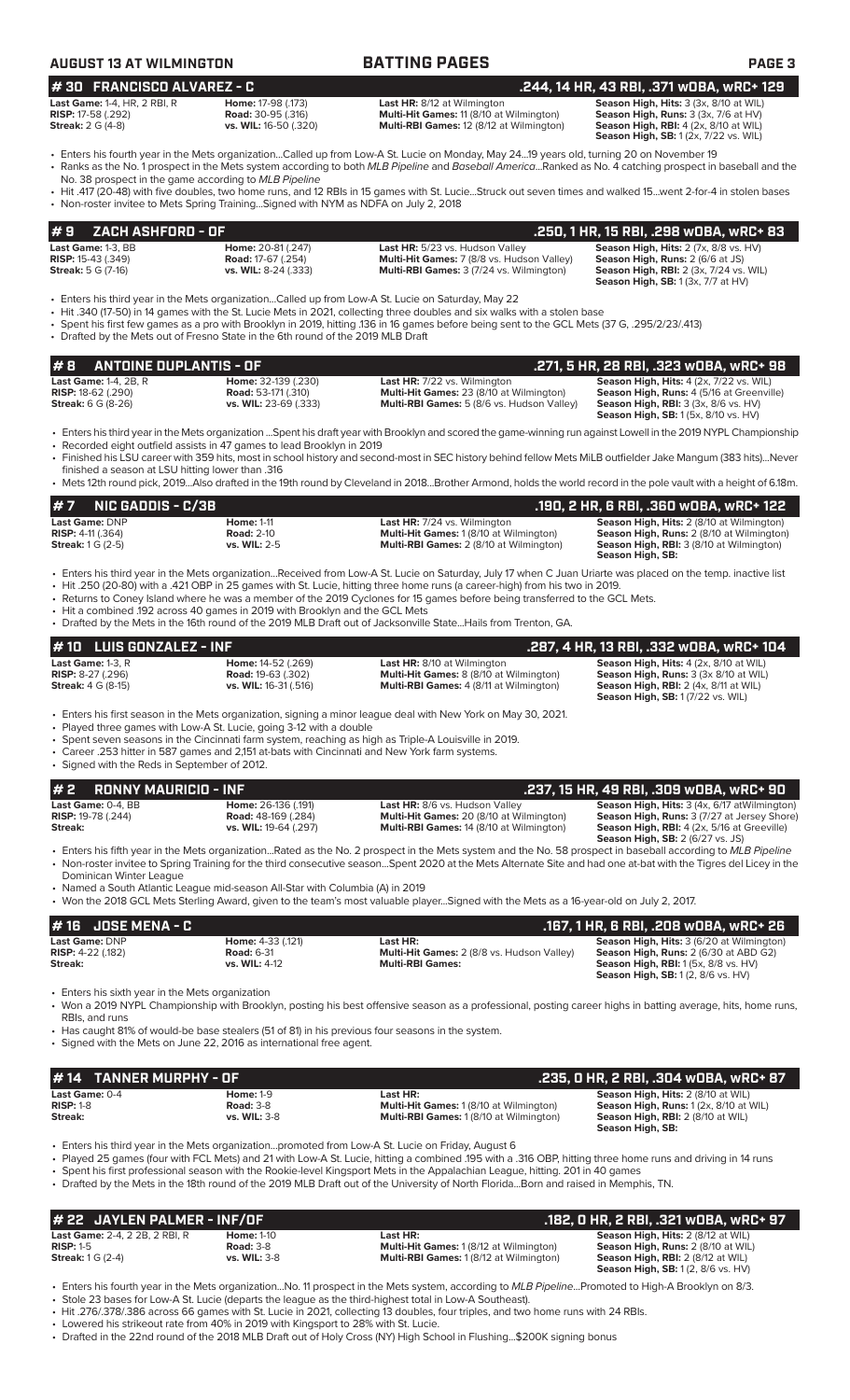# **AUGUST 13 AT WILMINGTON BATTING PAGES PAGE 4**

| #4                                                                              | <b>JOSE PEROZA - INF</b> |                                                                                                                                                                                                                                                                                                                                                      | .182, 0 HR, 1 RBI, .280 w0BA, wRC+ 71                                                                                    |                                                                                                                                     |  |  |  |  |  |  |
|---------------------------------------------------------------------------------|--------------------------|------------------------------------------------------------------------------------------------------------------------------------------------------------------------------------------------------------------------------------------------------------------------------------------------------------------------------------------------------|--------------------------------------------------------------------------------------------------------------------------|-------------------------------------------------------------------------------------------------------------------------------------|--|--|--|--|--|--|
| Last Game: 0-4<br><b>RISP: 0-7</b><br>Streak:                                   |                          | <b>Home: 4-17</b><br><b>Road: 2-12</b><br>vs. WIL: 2-12                                                                                                                                                                                                                                                                                              | Last HR:<br>Multi-Hit Games: 1 (8/5 vs. Hudson Valley)<br><b>Multi-RBI Games:</b>                                        | Season High, Hits: 2 (8/5 vs. HV)<br>Season High, Runs: 1 (3x, 8/11 at WIL)<br>Season High, RBI: 1 (8/6 vs. HV)<br>Season High, SB: |  |  |  |  |  |  |
|                                                                                 |                          | . Enters his sixth year in the Mets organizationpromoted to Brooklyn on 8/3 from Low-A St. Lucie.<br>• Hit .274 with seven home runs and 47 RBIs across 64 games with Low-A St. Lucie this season.<br>• Part of Brooklyn's 2019 New York-Penn League Championship Team.<br>. Signed as non-drafted international free agent signing on July 2, 2016. | . 2021 marks his first full-season assignment after short season assignments with GCL Mets and the NYPL.                 |                                                                                                                                     |  |  |  |  |  |  |
|                                                                                 | #45 JOE SU0ZZI - OF      |                                                                                                                                                                                                                                                                                                                                                      |                                                                                                                          | .235, 1 HR, 6 RBI, .358 wOBA, wRC+ 121                                                                                              |  |  |  |  |  |  |
| <b>Last Game: DNP</b><br><b>RISP:</b> $4-16$ (.250)<br><b>Streak: 1 G (1-2)</b> |                          | <b>Home: 5-24</b><br><b>Road: 3-10</b><br>vs. WIL: 2-9                                                                                                                                                                                                                                                                                               | Last HR: 7/16 vs. Jersey Shore<br>Multi-Hit Games: 1 (7/28 at Jersey Shore)<br>Multi-RBI Games: 2 (8/5 vs. Jersey Shore) | Season High, Hits: 2 (7/28 at JS)<br>Season High, Runs: 2 (7/27 at JS)<br>Season High, RBI: 2 (2x, 8/5 vs. HV)<br>Season High, SB:  |  |  |  |  |  |  |

• Enters his third year in the Mets organization...received from Low-A St. Lucie on July 13

• Hit .292 with a .372 on-base percentage in 30 games with the Mets...posted a wRC+112, hitting four doubles and two home runs

• Signed by the Mets on June 15, 2020 out of Boston College

• Attended Chaminade High School in Mineola, NY

7/27 Jeremy Vasquez at Jersey Shore<br>Edgardo Fermin at Jersey Shore

Ronny Mauricio at Jersey Shore Luis Gonzalez at Jersey Shore Edgardo Fermin at Jersey Shore

at Jersey Shore

• His father, Tom Suozzi, is the former Nassau County Executive and current U.S. House of Representatives member of NY's 3rd district (Nassau, Suffolk, Queens)

| $#$ 19 JIMMY TITUS - INF |                |                         | .000, 0 HR, 0 RBI, .000 w0BA, wRC+ -100 |
|--------------------------|----------------|-------------------------|-----------------------------------------|
| Last Game: DNP           | Home:          | Last HR:                | Season High, Hits:                      |
| $RISP: 0-1$              | Road: $0-3$    | <b>Multi-Hit Games:</b> | Season High, Runs:                      |
| Streak:                  | vs. WIL: $0-3$ | <b>Multi-RBI Games:</b> | Season High, RBI:                       |
|                          |                |                         | Season High, SB:                        |

• Enters his third year in professional baseball...Traded from the Dodgers organization to the Mets on April 21, 2021 with SS Albert Suarez.

• Promoted from Low-A St. Lucie (8/9) where he played 38 games, hitting .233 with a .342 on-base percentage...Hit three doubles, one triple, and one home run.

With St. Lucie this season, held a walk rate of 11.8% and a strikeout rate of 18.4%.

• Drafted by the Los Angeles Dodgers in the 22nd round of the 2019 MLB Draft out of Bryant in the Northeast Conference.

• First-ever two-time Connecticut Gatorade State Player of the Year in baseball.

| #12 JEREMY VASQUEZ - INF             |                           |                                                   | .280. 6 HR. 24 RBI. .389 WOBA. WRC+ 140           |
|--------------------------------------|---------------------------|---------------------------------------------------|---------------------------------------------------|
| Last Game: 0-3. BB                   | <b>Home: 21-69 (.304)</b> | Last HR: 8/8 vs. Hudson Valley                    | Season High, Hits: 2 (7x, 8/8 vs. HV)             |
| <b>RISP: <math>9-28(.321)</math></b> | <b>Road:</b> 13-53 (.245) | <b>Multi-Hit Games:</b> 8 (8/7 vs. Hudson Valley) | Season High, Runs: 2 (3X 8/7 vs. HV)              |
| Streak:                              | vs. WIL: 8-27 (.296)      | <b>Multi-RBI Games:</b> 5 (8/7 vs. Hudson Valley) | <b>Season High, RBI:</b> $3$ (2x, $7/24$ vs. WIL) |
|                                      |                           |                                                   | <b>Season High, SB: 1 (7/2 at ABD)</b>            |

• Enters his fifth season in the Mets organization...Received from Double-A Binghamton on June 22

• Played 32 games with the RumblePonies this season, hitting .171 (18-105) with one double, one home run, and 11 RBIs.

• Played with Brooklyn in 2017, hitting .225 with one home run and eight RBIs in 31 games.

• Drafted by the Mets in the 28th round of the 2017 MLB Draft from Nova Southeastern in his home state of Florida...Is from Palm City, FL.

|             |                                  |                                    |                  |                     |                 |      | Hardest Hit Balls - 2021 (not all games listed- from available Trackman data) |                            |           |                  |           |
|-------------|----------------------------------|------------------------------------|------------------|---------------------|-----------------|------|-------------------------------------------------------------------------------|----------------------------|-----------|------------------|-----------|
| <b>Date</b> | Player                           | <b>Opponent</b>                    | <b>Exit Velo</b> | Result              |                 | Date | Player                                                                        | <b>Opponent</b>            | Exit Velo | Result           |           |
| 8/12        | <b>Francisco Alvarez</b>         | at Wilmington                      | 112.8            | <b>Home Run</b>     |                 | 6/1  | Francisco Alvarez                                                             | at Jersey Shore            | 109.0     | Home Run         |           |
| 6/12        | <b>Francisco Alvarez</b>         | vs. Hudson Valley 112.5            |                  | Double              |                 | 5/25 | <b>Francisco Alvarez</b>                                                      | vs. Aberdeen               | 109       | Single           |           |
| 6/11        | <b>Brett Baty</b>                | vs. Hudson Valley 111.2            |                  | <b>Ground Out</b>   |                 | 8/6  | Ronny Mauricio                                                                | vs. Hudson Vallev          | 108.7     | <b>Home Rune</b> |           |
| 6/29        | Ronny Mauricio                   | at Aberdeen                        | 110.4            | Single              |                 | 6/5  | <b>Francisco Alvarez</b>                                                      | at Jersey Shore            | 108.7     | Ground Ball Out  |           |
| 8/12        | Ronny Mauricio                   | at Wilmington                      | 109.9            | Line Out            |                 | 6/2  | <b>Francisco Alvarez</b>                                                      | at Jersey Shore            | 108.7     | Single           |           |
| 7/3         | Luis Gonzalez                    | at Aberdeen                        | 109.9            | <b>Ground Out</b>   |                 | 7/13 | Brett Baty                                                                    | at Hudson Vallev           | 108.7     | Single           |           |
| 6/1         | Adrian Hernandez                 | at Jersey Shore                    | 109.8            | <b>Home Run</b>     |                 | 7/22 | Ronny Mauricio                                                                | vs. Wilmington             | 108.1     | Home Run         |           |
| 6/6         | <b>Francisco Alvarez</b>         | at Jersey Shore                    | 109.7            | Single              |                 | 8/6  | <b>Francisco Alvarez</b>                                                      | vs. Hudson Vallev          | 107.7     | Ground Ball Out  |           |
| 6/1         | Ronny Mauricio                   | at Jersey Shore                    | 109.6            | <b>Triple</b>       |                 | 6/16 | Ronny Mauricio                                                                | at Wilmington              | 107.5     | <b>Home Run</b>  |           |
| 6/22        | <b>Brett Baty</b>                | vs. Jersey Shore                   | 109.2            | Double              |                 | 7/6  | Luke Ritter                                                                   | at Hudson Vallev           | 107.2     | <b>Home Run</b>  |           |
| 6/15        | Francisco Alvarez                | at Wilmington                      | 109.2            | Single              |                 | 6/15 | Ronny Mauricio                                                                | at Wilmington              | 107.2     | Single           |           |
|             |                                  |                                    |                  |                     |                 |      | <b>Recent Home Run Chart</b>                                                  |                            |           |                  |           |
| <b>Date</b> | Player                           |                                    | <b>Exit Velo</b> | <b>Launch Angle</b> | <b>Distance</b> |      | Ronny Mauricio                                                                | at Jersey Shore            |           |                  |           |
| 7/18        |                                  | <b>Opponent</b>                    |                  |                     |                 | 7/30 | Ronny Mauricio                                                                | at Jersey Shore            |           |                  |           |
|             | Ronny Mauricio                   | vs. Jersey Shore 101.8 mph         |                  | 25.9                | 426 ft.         | 7/31 | <b>Francisco Alvarez</b>                                                      | at Jersey Shore            |           |                  |           |
| 7/20        | <b>Francisco Alvarez</b>         | vs. Wilminaton                     | 107.7 mph        | 21.8                | 430 ft.         |      | <b>Francisco Alvarez</b>                                                      | at Jersey Shore            |           |                  |           |
| 7/21        | Francisco Alvarez vs. Wilmington |                                    | $101.6$ mph      | 47                  | 326 ft.         | 8/7  | Ronny Mauricio                                                                | vs. Hudson Valley 108.7    |           | 21               | 371ft ft. |
| 7/22        | Cody Bohanek                     | vs. Wilminaton                     | $99.5$ mph       | 24.4                | 356 ft.         | 8/8  | <b>Francisco Alvarez</b>                                                      | vs. Hudson Vallev          |           |                  |           |
|             | Antoine Duplantis                | vs. Wilmington                     | 97 mph           | 24.8                | 361 ft.         |      | Jeremy Vasquez                                                                | vs. Hudson Valley93.6 mph  |           | 33.6             | 341 ft.   |
|             | Ronny Mauricio                   | vs. Wilmington 108.1 mph           |                  | 29.8                | 406 ft.         | 8/9  | Jeremy Vasquez                                                                | vs. Hudson Valley101.1 mph |           | 29.2             | 405 ft.   |
| 7/27        | Jeremy Vasquez<br>Edaarda Formin | at Jersey Shore<br>nt Jorgay Chara |                  |                     |                 | R/10 | <b>Francisco Alvarez</b>                                                      | at Wilmington 112 B mph    |           | 272              | 416 ft    |

Francisco Alvarez at Wilmington 112.8 mph 27.2

8/12 Francisco Alvarez at Wilmington 101.5 mph

Nic Gaddis at Wilmington 97.5 mph 27.8 388 ft.<br>Luis Gonzalez at Wilmington 102.6 mph 31.1 442 ft.

at Wilmington 102.6 mph 31.1 442 ft.<br>at Wilmington 101.5 mph 26.9 398 ft.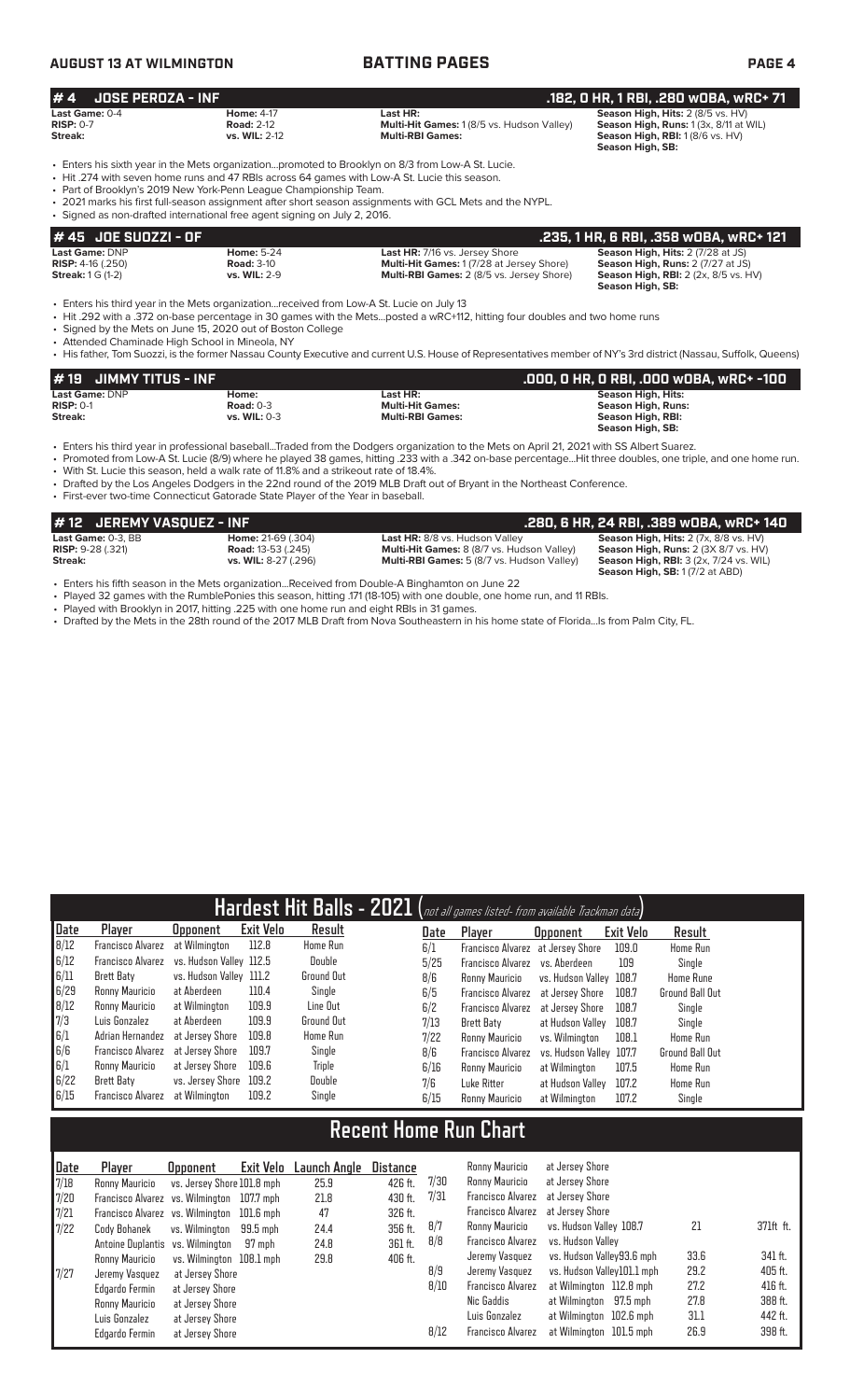| <b>AUGUST 13 AT WILMINGTON</b>                                                |                                                                                                                                                                      | <b>BULLPEN PAGE</b>                                                                                                                                                                                                                                                                  |                              |                                                   |                                                              |                         |                                       |                                                                                                            |                                                                           |                                                               |                                                                 | <b>PAGE 5</b>                                                             |
|-------------------------------------------------------------------------------|----------------------------------------------------------------------------------------------------------------------------------------------------------------------|--------------------------------------------------------------------------------------------------------------------------------------------------------------------------------------------------------------------------------------------------------------------------------------|------------------------------|---------------------------------------------------|--------------------------------------------------------------|-------------------------|---------------------------------------|------------------------------------------------------------------------------------------------------------|---------------------------------------------------------------------------|---------------------------------------------------------------|-----------------------------------------------------------------|---------------------------------------------------------------------------|
| #49                                                                           | <b>JOE CAVALLERO - RHP</b>                                                                                                                                           |                                                                                                                                                                                                                                                                                      | 28 K%, 16 BB%, 4.76 ERA, 5 G |                                                   |                                                              |                         | <b>LAST FIVE APPEARANCES</b>          |                                                                                                            |                                                                           |                                                               |                                                                 |                                                                           |
| Last App: 8/11 at WIL                                                         | <b>Last Loss:</b>                                                                                                                                                    | <b>SV/OP (Last):</b> 1/1 (8/7 vs. HV)                                                                                                                                                                                                                                                | Holds:                       |                                                   |                                                              |                         | <b>JOE CAVALLERO</b>                  |                                                                                                            |                                                                           |                                                               |                                                                 |                                                                           |
| <b>Leadoff: 1-4, 2 BB</b>                                                     | <b>Inherited Runners/Stranded: 1/1</b><br>• Returns to the field in 2021 after Tommy John surgery<br>• Has made 34 starts in 66 professional appearances before 2021 | • Enters his fifth year in the Mets systemreceived from Low-A St. Lucie on Wednesday, July 21<br>• Made one appearance for the St. Lucie Mets on July 20, walking four in 12/3 innings<br>• Drafted by the Mets in the 24th round of the 2017 MLB Draft from South Florida           |                              | <b>DATE</b><br>7/25<br>7/30<br>8/4<br>8/7<br>8/10 | OPP<br>vs. WIL<br>at JS G2<br>vs. HV<br>vs. HV<br>@ WIL      | <b>DEC</b><br><b>SV</b> | IP<br>2.0<br>1.0<br>0.2<br>1.0<br>1.0 | H<br>R<br>3<br>$\mathbf{1}$<br>0<br>0<br>2<br>2<br>0<br>$\circ$<br>$\circ$<br>0                            | ER<br>$\mathbf{1}$<br>$\circ$<br>2<br>$\circ$<br>$\circ$                  | BB<br>$\circ$<br>$\mathbf{1}$<br>3<br>$\circ$<br>$\circ$      | К<br>$\mathbf{1}$<br>2<br>$\circ$<br>$\mathbf{1}$<br>2          | <b>HR</b><br>$\circ$<br>$\circ$<br>$\circ$<br>$\circ$<br>$\circ$          |
|                                                                               |                                                                                                                                                                      |                                                                                                                                                                                                                                                                                      |                              | DATE                                              | OPP                                                          | <b>DEC</b>              | <b>JOSH HEJKA</b><br>IP               | H<br>R                                                                                                     | ER BB                                                                     |                                                               | К                                                               | <b>HR</b>                                                                 |
| #46<br>Last App: 8/11 at WIL<br><b>Leadoff: 14-36</b>                         | <b>JOSH HEJKA - RHP</b><br>Last Loss:<br>Inherited Runners/Stranded: 17/10                                                                                           | 17.3 K%, 4.6 BB%, 3.63 ERA, 19 G<br><b>SV/OP (Last):</b> 1/2 (7/20 vs. WIL)<br>• Returns to Brooklyn after spending time with Binghamton (6/3-6/9) and Syracuse (6/10-6/18).<br>• Enters his third year in the Mets organizationWon a 2019 NYPL title with Brooklyn, splitting time  | Holds: 2                     | 7/29<br>8/1<br>8/5<br>8/7<br>8/11                 | @ JS<br>@ JS<br>vs. HV<br>vs. HV<br>@ WIL                    | <b>BS</b><br><b>BS</b>  | 2.1<br>1.0<br>0.2<br>2.0<br>2.1       | 3<br>$\mathbf{1}$<br>$\circ$<br>0<br>3<br>$\mathbf{1}$<br>4<br>2<br>$\overline{7}$<br>4                    | $\mathbf{1}$<br>$\circ$<br>$\mathbf{1}$<br>$\mathbf{1}$<br>$\overline{4}$ | 0<br>$\circ$<br>$\circ$<br>$\circ$<br>$\mathbf{1}$            | 3<br>$\circ$<br>$\mathbf{1}$<br>$\overline{2}$<br>2             | $\mathbf{1}$<br>$\circ$<br>$\circ$<br>$\circ$<br>$\circ$                  |
| with the Cyclones and Kingsport Mets                                          |                                                                                                                                                                      | • Signed as a minor league free agent in mid-summer after pitching in six games with the Westside                                                                                                                                                                                    |                              |                                                   |                                                              |                         | <b>BRIAN METOYER</b>                  |                                                                                                            |                                                                           |                                                               |                                                                 |                                                                           |
|                                                                               | Wolly Mammoths in the United Shore Baseball League                                                                                                                   |                                                                                                                                                                                                                                                                                      |                              | DATE                                              | OPP                                                          | <b>DEC</b>              | IP                                    | н<br>R                                                                                                     | ER                                                                        | BB                                                            | К                                                               | <b>HR</b>                                                                 |
|                                                                               |                                                                                                                                                                      | . Pitched all four years at Johns Hopkins, switching to submarine later in his career.                                                                                                                                                                                               |                              | 7/27<br>7/31                                      | @ JS<br>@ JS                                                 |                         | 1.0<br>1.0                            | $\circ$<br>$\circ$<br>0<br>0                                                                               | $\circ$<br>$\circ$                                                        | $\mathbf{1}$<br>$\circ$                                       | 3<br>$\overline{2}$                                             | $\circ$<br>$\circ$                                                        |
| #5<br>Last App: 8/12 at WIL                                                   | <b>BRIAN METOYER - RHP</b><br>Last Loss:<br>5/15 at GVL<br>Leadoff: 4-18, 2 BB, HBP Inherited Runners/Stranded: 6/5                                                  | 35.1 K%, 12.2 BB%, 2.78 ERA, 14 G<br>SV/OP (Last): 1/1 (6/3 at JS)                                                                                                                                                                                                                   | Holds:                       | 8/4<br>8/8<br>8/12                                | HV<br>HV<br>@ WIL                                            |                         | 2.0<br>1.1<br>1.0                     | 0<br>$\circ$<br>0<br>0<br>$\mathbf{1}$<br>0                                                                | $\circ$<br>0<br>0                                                         | 0<br>$\circ$<br>$\mathbf{1}$                                  | $\overline{2}$<br>$\overline{2}$<br>$\mathbf{1}$                | $\circ$<br>$\circ$<br>$\circ$                                             |
|                                                                               |                                                                                                                                                                      | · Enters his fourth year in the Mets orgWon a New York Penn League title with Brooklyn in 2019                                                                                                                                                                                       |                              |                                                   |                                                              |                         | <b>BRYCE MONTES DE OCA</b>            |                                                                                                            |                                                                           |                                                               |                                                                 |                                                                           |
| <b>GCL Mets and Kingsport Mets</b><br>drafted by a MLB team in school history |                                                                                                                                                                      | • Struck out 40 batters over 28.2 innings with BrooklynSpent his first professional season with<br>• Joins Ronnie Robbins (30th, 1981 - Toronto) as the only two LSU-Alexandria Generals to be<br>• Native of Natchitoches (NACK-ah-tish), the oldest city in Louisiana (est. 1714). |                              | DATE<br>7/21<br>7/24<br>7/30<br>8/5<br>8/8        | OPP<br>vs. WIL<br>vs. WIL<br>at JS G1 SV<br>vs. HV<br>vs. HV | <b>DEC</b><br><b>SV</b> | IP<br>1.0<br>1.0<br>1.1<br>1.0<br>1.2 | H<br>R<br>0<br>0<br>2<br>2<br>$\mathbf{1}$<br>$\circ$<br>$\mathbf{1}$<br>0<br>$\mathbf{1}$<br>$\mathbf{1}$ | ER<br>$\circ$<br>2<br>$\circ$<br>0<br>$\circ$                             | BB<br>$\mathbf{1}$<br>$\circ$<br>$\circ$<br>2<br>$\mathbf{1}$ | К<br>$\overline{2}$<br>3<br>3<br>$\mathbf{1}$<br>$\overline{1}$ | <b>HR</b><br>$\circ$<br>$\mathbf{1}$<br>$\mathsf O$<br>$\circ$<br>$\circ$ |
| #43                                                                           | <b>BRYCE MONTES DE OCA - RHP</b>                                                                                                                                     | 28.7 K%, 19.7 BB%, 3.00 ERA, 21 G                                                                                                                                                                                                                                                    |                              |                                                   |                                                              |                         | <b>COLBY MORRIS</b>                   |                                                                                                            |                                                                           |                                                               |                                                                 |                                                                           |
| Last App: 8/8 vs. HV<br><b>Leadoff: 5-19, 4 BB</b>                            | Last Loss: 7/6 at HV<br>Inherited Runners/Stranded: 6/6                                                                                                              | <b>SV/OP (Last):</b> 4/4 (7/30 at JS G1)<br>• Enters his fourth year in the Mets org Has not pitched as a professional due to injuries                                                                                                                                               | Holds: 1                     | DATE<br>7/22<br>7/25                              | OPP<br>vs. WIL<br>vs. WIL                                    | <b>DEC</b><br>BS        | IP<br>2.0<br>1.0                      | н<br>R<br>$\overline{4}$<br>2<br>2<br>$\overline{1}$                                                       | ER<br>$\overline{2}$<br>$\mathbf{1}$                                      | BB<br>$\circ$<br>0                                            | К<br>3<br>2                                                     | <b>HR</b><br>$\circ$<br>$\mathbf{1}$                                      |
| nerve transposition                                                           |                                                                                                                                                                      | • Underwent Tommy John surgery as a high school junior and missed 2016 after having ulnar                                                                                                                                                                                            |                              | 7/31<br>8/4                                       | @ JS<br>vs. HV                                               |                         | 2.0<br>1.2                            | 0<br>0<br>$\mathbf{1}$<br>$\mathbf{1}$<br>$\circ$<br>$\circ$                                               | $\circ$<br>$\mathbf{1}$<br>$\circ$                                        | $\mathbf{1}$<br>$\circ$<br>$\circ$                            | $\mathbf{1}$<br>$\overline{2}$<br>3                             | $\circ$<br>$\circ$<br>$\circ$                                             |
|                                                                               | White Sox in the 14th round of the 2015 MLB Draft.                                                                                                                   | • Previously drafted by Washington in the 15th round of the 2017 MLB Draft and by the Chicago                                                                                                                                                                                        |                              | 8/8<br>DATE                                       | vs. HV<br>OPP                                                | DEC                     | 1.0<br><b>CONNOR O'NEIL</b><br>IP     | н<br>R                                                                                                     | ER                                                                        | BB                                                            | К                                                               | <b>HR</b>                                                                 |
| #38                                                                           | <b>COLBY MORRIS - RHP</b>                                                                                                                                            | 22.8 K%, 11 BB%, 4.55 ERA, 17 G                                                                                                                                                                                                                                                      |                              | 7/23                                              | vs. WIL                                                      | H                       | 1.0                                   | 2<br>2                                                                                                     | 2                                                                         | $\mathbf{1}$                                                  | $\overline{2}$                                                  | $\overline{1}$                                                            |
| Last App: 8/8 vs. HV                                                          | <b>Last Loss:</b>                                                                                                                                                    | SV/OP (Last):                                                                                                                                                                                                                                                                        | Holds:                       | 7/27<br>8/1                                       | @ JS<br>@ JS                                                 |                         | 2.0<br>1.0                            | 0<br>0<br>$\mathbf{1}$<br>$\mathbf{1}$                                                                     | 0<br>$\overline{1}$                                                       | 0<br>1                                                        | 3<br>$\mathbf{1}$                                               | $\circ$<br>$\overline{1}$                                                 |
|                                                                               | Leadoff: 7-25, 3B, 3 BB, 3 HBP Inherited Runners/Stranded: 8/3                                                                                                       | • Enters his first season in the Mets organizationcalled up from Low-A St. Lucie on May 20<br>• Made four scoreless appearances in relief for the St. Lucie Mets to being 2021                                                                                                       |                              | 8/5<br>8/10                                       | vs. HV<br>@ WIL                                              | W                       | 1.0<br>3.0<br><b>MICHEL OTANEZ</b>    | $\mathbf{1}$<br>0<br>3<br>2                                                                                | $\circ$<br>$\overline{1}$                                                 | $\circ$<br>$\circ$                                            | $\overline{2}$<br>$\mathbf{1}$                                  | $\circ$<br>$\circ$                                                        |
|                                                                               | • Minor League free agent signingpitched at Middlebury in Vermont                                                                                                    |                                                                                                                                                                                                                                                                                      |                              | DATE<br>7/23                                      | OPP<br>vs. WIL                                               | DEC<br>H                | IP<br>0.1                             | H<br>R<br>0<br>$\overline{1}$                                                                              | ER<br>$\mathbf{1}$                                                        | BB<br>3                                                       | К<br>$\mathbf{1}$                                               | <b>HR</b><br>$\circ$                                                      |
| #9<br>Last App: 8/10 at WIL                                                   | <b>CONNER O'NEIL - RHP</b><br>Last Loss: 8/1 at JS                                                                                                                   | 23.0 K%, 10.3 BB%, 6.16 ERA, 12 G<br>SV/OP (Last):                                                                                                                                                                                                                                   | Holds: 1                     | 1/28<br>8/4                                       | @ JS<br>vs. JS                                               |                         | 1.0<br>1.0                            | $\circ$<br>O<br>2<br>1                                                                                     | 0                                                                         | O<br>$\mathbf{1}$                                             | З<br>$\overline{2}$                                             | 0<br>0                                                                    |
| Leadoff: 5-18, HR                                                             | Inherited Runners/Stranded: 8/3<br>• Has not pitched in 2021Last pitched for Advanced-A St. Lucie in 2019                                                            | • Enters his fifth year in the Mets organizationreceived from Double-A Binghamton on 6/20                                                                                                                                                                                            |                              | 8/6<br>8/10                                       | vs. JS<br>@ WIL                                              | W                       | 2.0<br>1.0                            | $\mathbf{1}$<br>1<br>$\mathbf{1}$<br>1                                                                     | 1<br>$\mathbf{1}$                                                         | 3<br>0                                                        | 3<br>1                                                          | $\circ$<br>$\overline{1}$                                                 |
|                                                                               |                                                                                                                                                                      | · Spent his first professional season with Brooklyn in 2017, pitching 19 times in relief                                                                                                                                                                                             |                              | DATE                                              | OPP                                                          | DEC                     | <b>HUNTER PARSONS</b><br>IP           | Н<br>R                                                                                                     | ER                                                                        | BB                                                            | К                                                               | HR                                                                        |
|                                                                               |                                                                                                                                                                      | • Drafted by the Mets in the 7th round of the 2017 MLB Draft from Cal State-Northridge                                                                                                                                                                                               |                              | 7/23                                              | vs. WIL                                                      | Н                       | 1.0                                   | 0<br>0                                                                                                     | 0                                                                         | 1                                                             | $\mathbf{1}$                                                    | 0                                                                         |
| #26                                                                           | <b>MICHEL OTANEZ - RHP</b>                                                                                                                                           | 27.7 K%, 24.1 BB%, 5.28 ERA, 25 G                                                                                                                                                                                                                                                    |                              | 7/27<br>8/4<br>8/6                                | @ JS<br>vs. HV<br>vs. HV                                     | W                       | 1.1<br>1.2<br>2.0                     | $\mathbf{1}$<br>0<br>$\mathbf{1}$<br>0<br>2<br>0                                                           | 0<br>0<br>0                                                               | 1<br>0<br>0                                                   | $\overline{2}$<br>2<br>3                                        | $\circ$<br>$\circ$<br>$\circ$                                             |
| Last App: 8/10 at WIL<br>Leadoff: 5-23                                        | <b>Last Loss:</b><br>Inherited Runners/Stranded: 15/5                                                                                                                | <b>SV/OP (Last):</b> 0/2 (BS vs. JS)<br>• Enters his sixth year in the Mets orgNo. 26 prospect in the system according to MLB Pipeline                                                                                                                                               | Holds: 3                     | 8/10                                              | @ WIL                                                        |                         | 2.0                                   | 2<br>$\mathbf{1}$<br><b>EVY RUIBAL</b>                                                                     | 2                                                                         | $\overline{2}$                                                | $\circ$                                                         | $\circ$                                                                   |
|                                                                               | • Returns to Brooklyn for the second assignment in a row                                                                                                             | • Pitched with the Cyclones and won an NYPL title in 2019 and also spent time with Kingsport<br>· Missed 2017 due to injuryStruck out 21 batters in 21.1 innings with the DSL Mets1 in 2016.                                                                                         |                              | DATE<br>7/23<br>7/31<br>8/5<br>8/7                | OPP<br>vs. WIL<br>@ JS<br>vs. HV<br>vs. HV                   | <b>DEC</b><br>S<br>W    | IP<br>1.0<br>0.2<br>1.0<br>1.0        | Н<br>R<br>0<br>0<br>0<br>0<br>2<br>1<br>$\mathbf{1}$<br>0                                                  | ER<br>0<br>0<br>1<br>$\circ$                                              | BB<br>0<br>1<br>0<br>0                                        | К<br>$\mathbf{1}$<br>0<br>2<br>0                                | HR<br>0<br>0<br>$\circ$<br>$\circ$                                        |
| #44<br>Last App: 8/10 at WIL                                                  | <b>HUNTER PARSONS - RHP</b><br><b>Last Loss:</b>                                                                                                                     | 22.1 K%, 15 BB%, 4.26 ERA, 15 G<br>SV/OP (Last):                                                                                                                                                                                                                                     | Holds: 1                     | 8/11                                              | @ WIL                                                        |                         | 1.0                                   | 3<br>1                                                                                                     | $\overline{2}$                                                            | 3                                                             | 2                                                               | $\circ$                                                                   |
| <b>Leadoff: 3-19, 3 BB</b>                                                    | <b>Inherited Runners/Stranded: 11/7</b>                                                                                                                              |                                                                                                                                                                                                                                                                                      |                              |                                                   |                                                              |                         | <b>WILLY TAVERAS</b>                  |                                                                                                            |                                                                           |                                                               |                                                                 |                                                                           |
|                                                                               | • Pitched with the Cyclones and won an NYPL title in 2019                                                                                                            | • Enters his third year in the Mets orgCalled up from Low-A St. Lucie on May 20<br>• Made four relief appearances with the Mets (A-), striking out 18 in 10 innings (45% K rate).                                                                                                    |                              | DATE<br>7/21<br>7/25<br>8/1                       | OPP<br>WIL<br>WIL<br>@ JS                                    | DEC<br>W, BS<br>W       | IP<br>2.0<br>2.0<br>1.1               | R<br>н<br>3<br>2<br>$\mathbf{1}$<br>0<br>$\overline{2}$<br>$\mathbf{1}$                                    | ER<br>2<br>0<br>1                                                         | BB<br>0<br>0<br>$\mathbf{1}$                                  | Κ<br>3<br>3<br>$\mathbf{1}$                                     | HR<br>$\mathbf{1}$<br>$\circ$<br>O                                        |
| #50<br>Last App: 8/11 at WIL                                                  | <b>EVY RUIBAL - RHP</b><br><b>Last Loss:</b>                                                                                                                         | 22 K%, 18.6 BB% 6.75 ERA, 10 G<br>SV/OP (Last):<br>Holds: 1                                                                                                                                                                                                                          |                              | 8/6<br>8/12                                       | HV<br>@ WIL                                                  | S                       | 2.0<br>2.0                            | 0<br>$\mathbf{1}$<br>$\circ$<br>0                                                                          | $\circ$<br>0                                                              | 0<br>1                                                        | 4<br>$\mathbf{1}$                                               | $\circ$<br>0                                                              |
| <b>Leadoff: 2-8, 2B</b>                                                       | Inherited Runners/Stranded: 6/4<br>• From Milburn, New Jersey, attending Milburn High School                                                                         | • Signed to a minor league deal on June 27 from the Florence Y'alls (Frontier League)<br>• Pitched in the Dodgers system from 2015-2018, reaching High-A Rancho Cucamonga<br>• Drafted by the Dodgers in the 16th round of the 2017 MLB Draft from Notre Dame                        |                              |                                                   |                                                              |                         |                                       |                                                                                                            |                                                                           |                                                               |                                                                 |                                                                           |
| #35                                                                           | <b>WILLY TAVERAS - RHP</b>                                                                                                                                           | 31.7 K%, 7.3 BB% 2.61 ERA, 6 G                                                                                                                                                                                                                                                       |                              |                                                   |                                                              |                         |                                       |                                                                                                            |                                                                           |                                                               |                                                                 |                                                                           |
| Last App: 8/12 at WIL<br>Leadoff: 0-8, BB, K                                  | <b>Last Loss:</b><br><b>Inherited Runners/Stranded: 2/2</b>                                                                                                          | <b>SV/OP (Last):</b> 1/2 (8/6 vs. HV) <b>Holds:</b>                                                                                                                                                                                                                                  |                              |                                                   |                                                              |                         |                                       |                                                                                                            |                                                                           |                                                               |                                                                 |                                                                           |

• Received from Low-A St. Lucie on Friday, July 16 in a move that sent LHP Andrew Edwards to Double-A Binghamton

• Pitched in 18 games with St. Lucie, posting a 36% strikeout rate (best in career) and a 2.1% walk rate (lowest of career)

• Struggled in Low-A Columbia in 2019, allowing a 4.56 FIP...2021 FIP is 2.49

• 23 years old from Villa Isabela in the Dominican Republic...Signed by Mets June 1, 2016

|                |                |    | <b>Number of Pitches Thrown</b> |    |    |                |      |
|----------------|----------------|----|---------------------------------|----|----|----------------|------|
| <b>Pitcher</b> | Days Rest 8/10 |    | 8/11                            |    |    | 8/12 8/13 8/14 | 8/15 |
| Cavallero      |                |    | 14                              |    |    |                |      |
| Hejka          | 1              | -- | 51                              |    |    |                |      |
| Metoyer        | $\Omega$       | -- |                                 | 20 |    | --             |      |
| Montes de Oca  | 4              | -- | --                              |    |    | --             |      |
| <b>Morris</b>  | 4              |    |                                 |    |    |                |      |
| O'Neil         |                | -- | 47                              |    |    |                |      |
| Otanez         | 1              |    | 15                              |    |    |                |      |
| Parsons        |                | -- | 39                              | -- |    | --             |      |
| Ruibal         |                | -- | 36                              | -- | -- | --             |      |
| Taveras        | O              |    |                                 | 31 |    |                |      |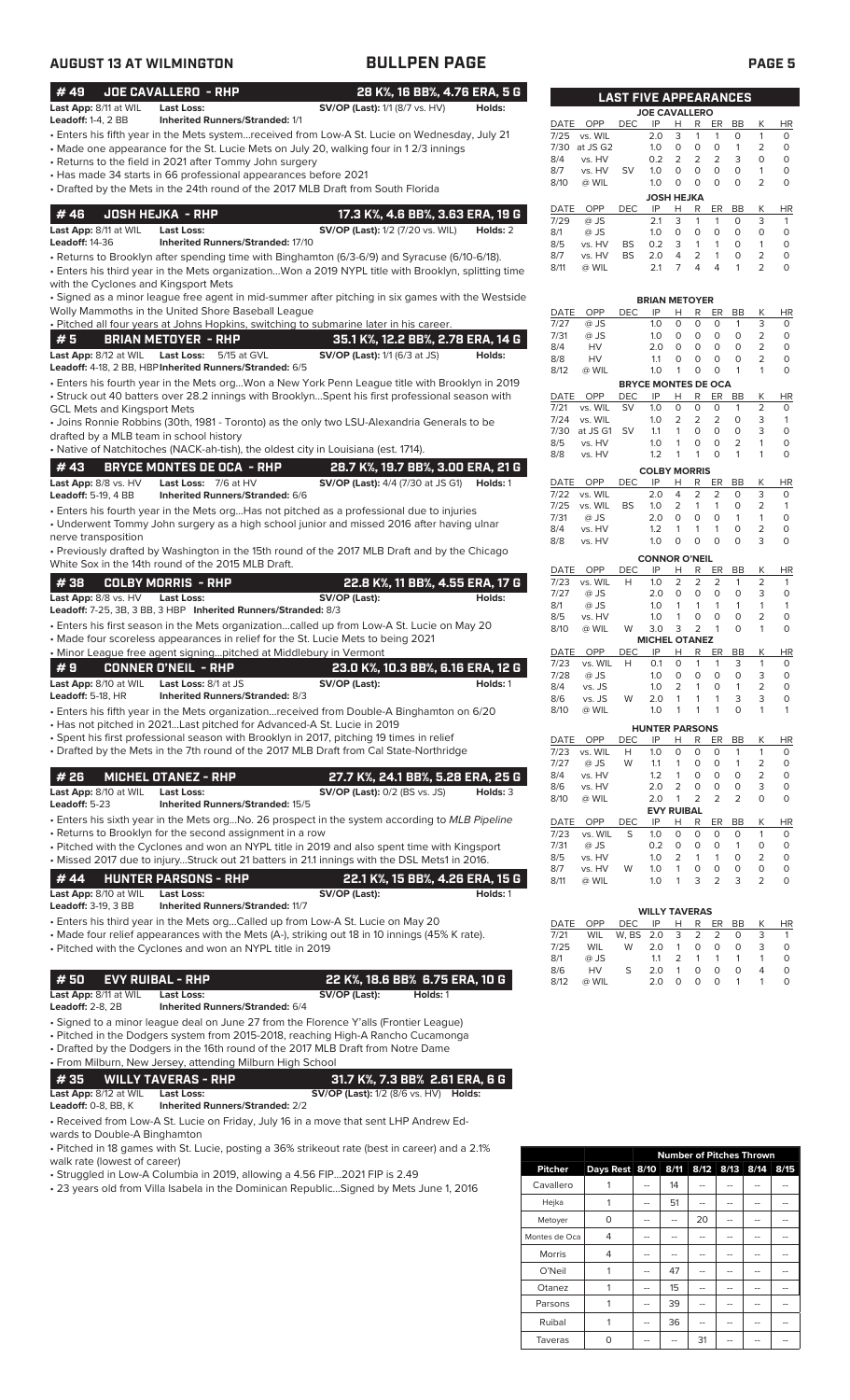# **AUGUST 13 AT WILMINGTON HIGH/LOW & CHARTS PAGE 6**

| INDIVIDUAL BATTING HIGHS                                                    |
|-----------------------------------------------------------------------------|
|                                                                             |
|                                                                             |
|                                                                             |
|                                                                             |
|                                                                             |
|                                                                             |
|                                                                             |
| Home Runs, Consecutive Games Three games (2x, last: Luke Ritter, 6/18-6/21) |
|                                                                             |
|                                                                             |
|                                                                             |
|                                                                             |
|                                                                             |
| Most Strikeouts, Game4 (15x, Francisco Alvarez, 8/8 vs. Hudson Valley)      |
|                                                                             |
| Most Extra-Base Hits, Game 3 (3x, Cody Bohanek, 6/15 at Wilmington)         |
|                                                                             |
| <b>TEAM BATTING HIGHS</b>                                                   |
|                                                                             |
|                                                                             |
|                                                                             |
|                                                                             |
|                                                                             |
|                                                                             |
|                                                                             |
|                                                                             |
|                                                                             |
|                                                                             |
|                                                                             |
|                                                                             |
|                                                                             |
|                                                                             |
|                                                                             |
|                                                                             |
|                                                                             |
|                                                                             |
|                                                                             |
|                                                                             |

LOB, Extra Innings........................................................13 (6/23 vs. Jersey Shore - 10 innings) .3 (5x, 7/7 at Hudson Valley - 10 innings)

### **FIELDING**

Most Errors, Team, Game...............................................................................6 (5/7 at Asheville) Most Errors, Individual, Game....... 2 (7x, last: Ronny Mauricio, 7/30 at Jersey Shore G2) Most Double Plays Turned, Nine-Inning Game.......................... 3 (5/19 vs. Hudson Valley) Consecutive Errorless Games, Team...

### **STARTERS BY POSITION**

**C-** Alvarez (32), Uriarte (19), Mena (19), Senger (9), Gaddis (5)

**1B-** Genord (49), Vasquez (25), Ritter (5), Bohanek (4), Winaker (2)

**2B-** Ritter (37), Gonzalez (28), Walters (12), Fermin (4), Tiberi (1), Struble (1), McNeil (1), Bohanek (1)

**3B-** Baty (41), Bohanek (20), Tiberi (7), Fermin (7), Peroza (7), Gonzalez (1), Gaddis (1)

**SS-** Mauricio (69), Bohanek (6), Walters (4), Gonzalez (3), Fermin (3)

**LF-** Duplantis (41), Tiberi (12), Suozzi (9), Vasquez (7), Ashford (6), Bohanek (4), Baty (3), Winaker (1), Kleszcz (1), Struble (1)

**CF-** Duplantis (36), Hernandez (23), Mangum (8), Hernandez (8), Palmer (7), Molina (6), Ota (2), Murphy (2), Ashford (1)

**RF-** Ashford (37), Struble (15), Molina (10), Kleszcz (6), Bohanek (5), Winaker (4), Hernandez (4), Murphy (2), Ota (1), Suozzi (1)

**DH-** Alvarez (24), Mauricio (9), Genord (8), Vasquez (8), Baty (7), Ritter (4), Bohanek (3), Tiberi (3), Hernandez (3), Peroza (2), Ashford (2), Senger (2), Mena (2), Walters (2), Fermin (2), Mangum (1), Gaddis (1), Struble (1), Titus (1)

## **STARTERS BY BATTING ORDER**

**1st -** Duplantis (69), Bohanek (4), Struble (3), Palmer (3), Tiberi (2), Mangum (2), Ashford (1), McNeil (1)

**2nd -** Bohanek (18), Fermin (15), Mauricio (10), Duplantis (8), Ashford (6), Gonzalez (6), Mangum (5), Palmer (4), Winaker (4), Tiberi (3), Struble (3), Walters (2), Alvarez (2), Ritter (1)

**3rd -** Mauricio (70), Baty (15)

**4th-** Baty (37), Alvarez (30), Ritter (9), Vasquez (7), Genord (2)

**5th-** Alvarez (25), Vasquez (21), Ritter (14), Bohanek (5), Genord (5), Senger (4), Ashford (4), Gonzalez (2), Ota (2), Fermin (1), Hernandez (1), Peroza (1)

**6th-** Ritter (18), Genord (18), Ashford (12), Bohanek (7), Gonzalez (7), Peroza (5), Hernandez (3), Senger (3), Mena (2), Winaker (2), Kleszcz (2), Fermin (1), Ota (1), Suozzi (1) Tiberi (1), Uriarte (1)

**7th-** Genord (24), Ashford (12), Gonzalez (10), Tiberi (5), Vasquez (4), Bohanek (4), Ashford (3), Senger (3), Uriarte (3), Ritter (3), Hernandez (2), Kleszcz (2), Peroza (2), Walters (2), Mena (2), Suozzi (1), Winaker (1), Gaddis (1), Murphy (1)

**8th-** Tiberi (11), Hernandez (10), Genord (9), Uriarte (8), Mena (8), Ashford (7), Vasquez (6), Walters (6), Gonzalez (4), Gaddis (3), Bohanek (3), Suozzi (2), Kleszcz (2), Peroza (1), Senger (1), Molina (1), Struble (1), Murphy (1), Titus (1)

**9th-** Molina (16), Hernandez (14), Struble (8), Mena (8), Walters (7), Uriarte (7), Suozzi (6), Gad-

dis (4), Bohanek (3), Gonzalez (3), Mangum (2), Kleszcz (2), Tiberi (1), Murphy (2)  $\blacksquare$ 

|             | <b>CATCHERS STEALING</b> |            |            |             | <b>MULTI-RUN INNINGS</b> |                  |
|-------------|--------------------------|------------|------------|-------------|--------------------------|------------------|
| <b>Name</b> | CS                       | <b>ATT</b> | <b>PCT</b> | <b>Runs</b> | <b>Times</b>             | Last             |
| Alvarez     | 13                       | 48         | 27%        | 6           | 3                        | 4th, 8/10 at WIL |
| Gaddis      | O                        | 4          | 0%         | 5           |                          | 6th, 8/6 vs. HV  |
| Mena        | 3                        | 27         | 11%        | 4           |                          | 6th, 7/27 at JS  |
| Senger      | 2                        | 10         | 20%        | 3           | 27                       | 2nd, 8/11 at WIL |
| Uriarte     | 11                       | 31         | 35%        | っ           | 53                       | 9th, 8/12 at WIL |
| Team        | 29                       | 122        | 24%        |             |                          |                  |

|                                        |    |  |  |                                           |  |  | 2 3 4 5 6 7 8 9 10 + TOTALS |  |
|----------------------------------------|----|--|--|-------------------------------------------|--|--|-----------------------------|--|
| OPPONENTS 46 58 64 48 41 52 36 47 26 5 |    |  |  |                                           |  |  | 402                         |  |
| <b>BKLYN</b>                           | 39 |  |  | 34   42   49   39   52   46   52   23   6 |  |  | 370                         |  |

| INDIVIDUAL PITCHING HIGHS                                                   |
|-----------------------------------------------------------------------------|
|                                                                             |
|                                                                             |
| Most Home Runs Allowed, Game4 (2x, Jose Butto, 6/6 at Jersey Shore)         |
|                                                                             |
| Most Strikeouts, Game, Reliever5 (3x, Michel Otanez, 6/26 vs. Jersey Shore) |
|                                                                             |
|                                                                             |
|                                                                             |
|                                                                             |
| Most Innings Pitched, Reliever  3.1 (2x Mitch Ragan, 7/24 vs. Wilmington)   |
|                                                                             |
|                                                                             |

**TEAM PITCHING HIGHS**

| <b>Service Service</b>                                                                 | педи епсико поло |
|----------------------------------------------------------------------------------------|------------------|
|                                                                                        |                  |
|                                                                                        |                  |
|                                                                                        |                  |
| Fewest Runs Allowed, Game 0 (3x, last: 7/30 at Jersey Shore G1 - 7 innings)            |                  |
|                                                                                        |                  |
|                                                                                        |                  |
|                                                                                        |                  |
|                                                                                        |                  |
|                                                                                        |                  |
|                                                                                        |                  |
|                                                                                        |                  |
|                                                                                        |                  |
| Most Walks Allowed, Extra Innings 6 (6/23 vs. Jersey Shore - 10 innings)               |                  |
|                                                                                        |                  |
| Most Pitchers Used, Nine Innings…………………………………………………5 (9x, last: 8/5 vs. Hudson Valley) |                  |
| Most Pitchers Used, Extra Innings 5 (5/23 vs. Hudson Valley - 12 innings)              |                  |
|                                                                                        |                  |

| <b>TEAM MISCELLANEOUS</b>                                                      |                  |  |  |  |  |  |  |
|--------------------------------------------------------------------------------|------------------|--|--|--|--|--|--|
|                                                                                |                  |  |  |  |  |  |  |
| Longest Game, Time, Extra-Inning Game3:30 (6/23 vs. Jersey Shore - 10 innings) |                  |  |  |  |  |  |  |
| Shortest Game, Time, Nine-Inning Game  2:20 (5/18 vs. Hudson Valley)           |                  |  |  |  |  |  |  |
|                                                                                |                  |  |  |  |  |  |  |
|                                                                                |                  |  |  |  |  |  |  |
|                                                                                |                  |  |  |  |  |  |  |
|                                                                                |                  |  |  |  |  |  |  |
|                                                                                |                  |  |  |  |  |  |  |
|                                                                                |                  |  |  |  |  |  |  |
|                                                                                |                  |  |  |  |  |  |  |
|                                                                                |                  |  |  |  |  |  |  |
|                                                                                |                  |  |  |  |  |  |  |
|                                                                                |                  |  |  |  |  |  |  |
| <b>OUTFIELD ASSISTS [11]</b>                                                   | RECORD BREAKDOWN |  |  |  |  |  |  |

|                      | NAME TOTAL |                               |  |  |
|----------------------|------------|-------------------------------|--|--|
|                      | - 5        | 8/5 vs. HV                    |  |  |
| Duplantis<br>Ashford |            |                               |  |  |
| Molina<br>Winaker    |            | $5/21$ vs. $HV$<br>5/6 at ASH |  |  |
| Bohanek              |            | 7/6 at HV                     |  |  |

| ٦   | л |
|-----|---|
| er  |   |
| ıek |   |
|     |   |

| UNIFORM RECORDS          |         |
|--------------------------|---------|
| <b>Home White</b>        | $7-5$   |
| <b>Road Gray</b>         | 14-28   |
| <b>Championship Gold</b> | $9-12$  |
| <b>Coney Island</b>      | $0 - 2$ |
| Los Jefes                | $1 - 0$ |
|                          |         |
|                          |         |
|                          |         |
|                          |         |
|                          |         |
|                          |         |
|                          |         |
|                          |         |
|                          |         |
|                          |         |

**Name Umpire Date** Joe GenordDylan Bradley 7/9 at HV Ed Blankmeyer Joe Belangia 7/11 at HV

**EJECTIONS**

| Non Quality Start 27-46       |  |
|-------------------------------|--|
|                               |  |
|                               |  |
|                               |  |
| Score 4 or More Runs 30-14    |  |
|                               |  |
|                               |  |
| Do Not Allow a Home Run 18-16 |  |
| Hit More Home Runs 19-9       |  |
| Opponent Hits More HRs3-21    |  |
|                               |  |
|                               |  |
|                               |  |
|                               |  |
|                               |  |
|                               |  |
|                               |  |
|                               |  |
|                               |  |
|                               |  |
| Opponent Scores First 10-35   |  |
|                               |  |
|                               |  |
|                               |  |
|                               |  |
|                               |  |
| First Game of Series  8-7     |  |
|                               |  |
| Last Game of Series  6-7      |  |
|                               |  |
|                               |  |
|                               |  |
|                               |  |

# **MISC. WINS**

### Come from Behind Wins ... 13 (8/8 vs. HV)<br>Wins in Last At-Bat................6 (8/8 vs. WIL) Wins in Last At-Bat........ Walk-off Wins .....................4 (8/8 vs. WIL)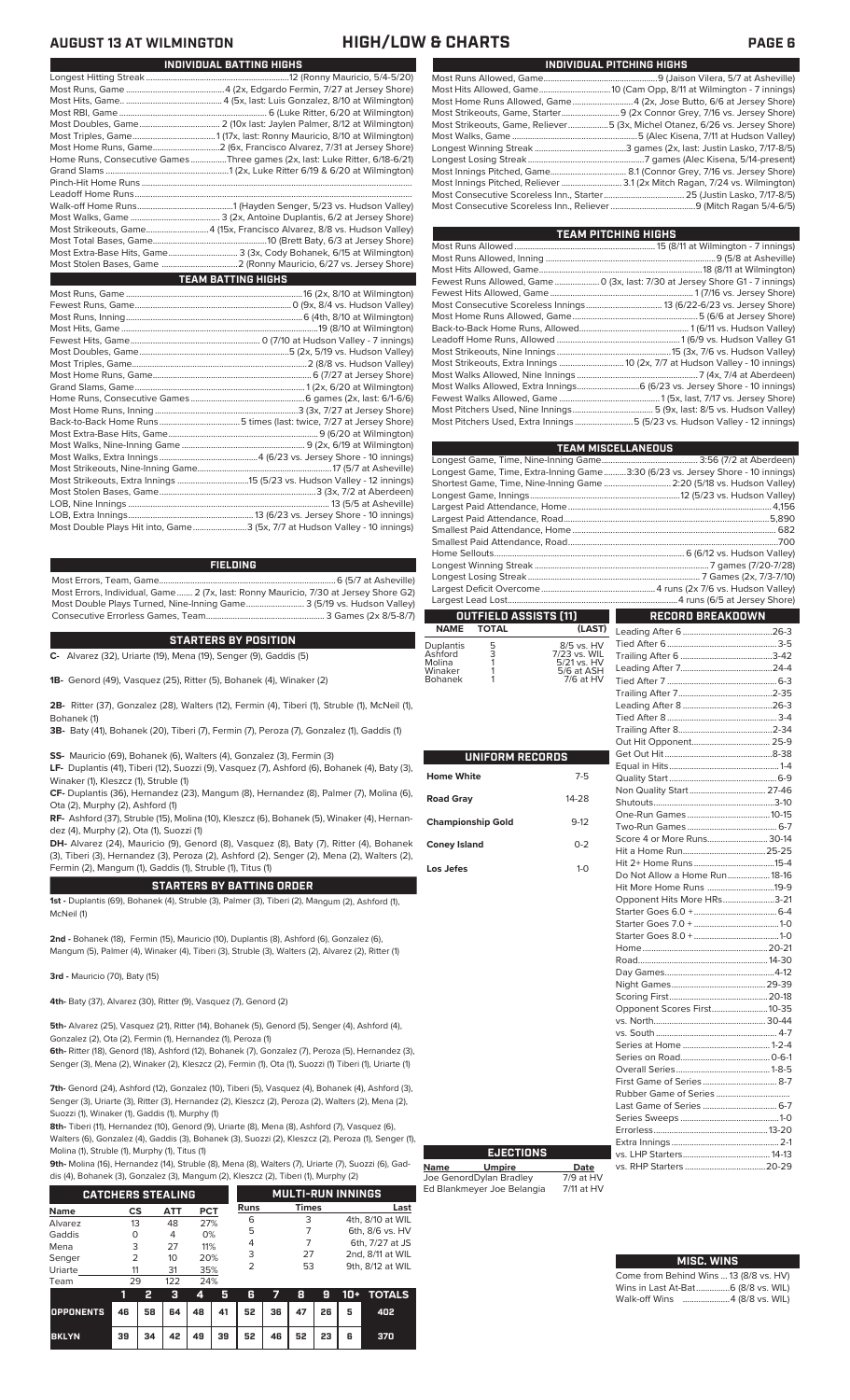# **AUGUST 13 AT WILMINGTON GAME BY GAME RESULTS PAGE 7**

|              |              |                                      |                |                      |                    |                        |                  | <b>GAME-BY-GAME RESULTS</b>                                                         |                                        |                                              |              |                   |
|--------------|--------------|--------------------------------------|----------------|----------------------|--------------------|------------------------|------------------|-------------------------------------------------------------------------------------|----------------------------------------|----------------------------------------------|--------------|-------------------|
| <b>DATE</b>  | GM#          | OPPONENT                             | W-L/TIME       | <b>SCORE</b>         | RECORD             | POSITION               | GA/GB            | <b>WINNING PITCHER</b>                                                              | <b>LOSING PITCHER</b>                  | <b>SAVE</b>                                  | <b>TIME</b>  | <b>ATTENDANCE</b> |
| 5/4          | $\mathbf{1}$ | at Asheville                         | W              | $8 - 2$              | $1 - 0$            | T <sub>1st</sub>       | $+1$             | Josh Walker (1-0)                                                                   | Blair Henley (0-1)                     |                                              | 3:16         | 1,200             |
| 5/5          | 2            | at Asheville                         | L              | $6-1$                | $1 - 1$            | T2nd                   | $-1$             | Chandler Casey (1-0)                                                                | Jose Butto (1-0)                       |                                              | 3:26         | 1,200             |
| 5/6          | 3            | at Asheville                         | L              | $11 - 4$             | $1 - 2$            | T3rd                   | $-2$             | Matt Ruppenthal (1-0)                                                               | Oscar Rojas (0-1)                      |                                              | 3:10         | 1,200             |
| 5/7          | 4            | at Asheville                         | L              | $13 - 7$             | $1 - 3$            | T3rd                   | $-3$             | R.J. Freure (1-0)                                                                   | Jaison Vilera (0-1)                    |                                              | 3:44         | 1,200             |
| 5/8          | 5            | at Asheville                         | W              | $16-12$              | $2 - 3$            | T3rd                   | $-3$             | Alec Kisena (1-0)                                                                   | Juan Pablo Lopez (1-0)                 |                                              | 3:52         | 1,200             |
| 5/9          |              | at Asheville                         |                |                      |                    |                        |                  | Cancelled due to non-COVID-related illness                                          |                                        |                                              |              |                   |
| 5/10         |              | OFF DAY                              |                |                      |                    |                        |                  |                                                                                     |                                        |                                              |              |                   |
| 5/11         | 6            | at Greenville                        | W              | $6-1$                | $3-3$              | 2nd                    | $-2.5$           | Josh Walker (2-0)                                                                   | Jay Groome (0-2)                       |                                              | 3:00         | 1,995             |
| 5/12         | 7            | at Greenville<br>at Greenville       | W<br>L         | $3 - 2$<br>$8 - 2$   | $4 - 3$<br>$4 - 4$ | 2 <sub>nd</sub><br>2nd | $-1.5$           | Brian Metoyer (1-0)                                                                 | Yusniel Padron-Artilles (0-2)          | Mitch Ragan (1)                              | 3:14<br>3:21 | 1,819             |
| 5/13<br>5/14 | 8<br>9       | at Greenville                        | L              | $5-1$                | $4 - 5$            | 4th                    | $-2.5$<br>$-2.5$ | Chris Murphy (1-1)<br>Brayan Bello (2-0)                                            | Oscar Rojas (0-2)<br>Alec Kisena (1-1) |                                              | 2:54         | 2,485<br>2,732    |
| 5/15         | 10           | at Greenville                        | L              | $8 - 4$              | $4-6$              | 4th                    | $-3.5$           | Yorvin Pantoja (1-0)                                                                | Brian Metoyer (1-1)                    |                                              | 2:52         | 2,883             |
| 5/16         | 11           | at Greenville                        | L              | $10-9$               | $4 - 7$            | 4th                    | $-3.5$           | Jake Wallace (1-0)                                                                  | Eric Orze (0-1)                        |                                              | 3:09         | 2,818             |
| 5/17         |              | OFF DAY                              |                |                      |                    |                        |                  |                                                                                     |                                        |                                              |              |                   |
| 5/18         | 12           | <b>Hudson Valley</b>                 | L              | $4 - 3$              | $4 - 8$            | 5th                    | $-4.5$           | Zach Greene (1-1)                                                                   | Andrew Edwards (0-1)                   |                                              | 2:29         | 1,315             |
| 5/19         | 13           | <b>Hudson Valley</b>                 | W              | $14-0$               | $5-8$              | 5th                    | $-3.5$           | Allan Winans (1-0)                                                                  | Jhony Brito (0-1)                      |                                              | 3:01         | 810               |
| 5/20         | 14           | <b>Hudson Valley</b>                 | L              | $6-1$                | $5-9$              | 5th                    | $-3.5$           | Luis Medina (2-0)                                                                   | Jaison Vilera (0-2)                    |                                              | 2:42         | 682               |
| 5/21         | 15           | <b>Hudson Valley</b>                 | w              | 4-1                  | $6-9$              | 5th                    | $-3.5$           | Josh Walker (3-0)                                                                   | Josh Maciejewski (2-1)                 | Eric Orze (1)                                | 2:33         | 998               |
| 5/22         | 16           | <b>Hudson Valley</b>                 | L              | $5-3$                | $6-10$             | 5th                    | $-4.5$           | Ken Waldichuk (1-0)                                                                 | Cam Opp (0-1)                          |                                              | 3:14         | 1,624             |
| 5/23         | 17           | <b>Hudson Valley</b>                 | W              | $6-5(12)$            | 7-10               | 5th                    | $-3.5$           | Josh Hejka (1-0)                                                                    | Zach Greene (1-2)                      |                                              | 3:24         | 1,261             |
| 5/24         |              | OFF DAY                              |                |                      |                    |                        |                  |                                                                                     |                                        |                                              |              |                   |
| 5/25         | 18           | Aberdeen                             | L              | $8-1$                | $7 - 11$           | 5th                    | $-4.5$           | Drew Rom (2-0)                                                                      | Oscar Rojas (0-3)                      |                                              | 2:52         | 861               |
| 5/26         | 19           | Aberdeen                             |                |                      |                    |                        |                  | 5/26 game postponed due to rain, makeup scheduled for doubleheader 5/27             |                                        |                                              |              |                   |
| 5/27         | 19           | Aberdeen                             | L              | $6-2(7)$             | $7-12$             | 5th                    | $-5.5$           | Grayson Rodriguez (3-0)                                                             | Jaison Vilera (0-3)                    |                                              | 2:14         |                   |
|              | 20           | Aberdeen                             | L              | $10-1(7)$            | $7-13$             | 5th                    | $-6.5$           | Morgan McSweeney (2-0)                                                              | Cam Opp (0-2)                          |                                              | 2:37         | 926               |
| 5/28         | 21           | Aberdeen                             |                |                      |                    |                        |                  | 5/28 game postponed due to rain, makeup scheduled for doubleheader 8/25             |                                        |                                              |              |                   |
| 5/29         | 21           | Aberdeen                             | L              | $4-1$                | $7-14$             | 5th                    | $-7.5$           | <b>Garrett Stallings (3-1)</b>                                                      | Alec Kisena (1-2)                      | Connor Gillispie (1)                         | 2:52         | 1,509             |
| 5/30         | 22           | Aberdeen                             |                |                      |                    |                        |                  | 5/30 game posted to a later date to be determined                                   |                                        |                                              |              |                   |
| 5/31         |              | OFF DAY                              |                |                      |                    |                        |                  |                                                                                     |                                        |                                              |              |                   |
|              |              |                                      |                |                      |                    |                        |                  | MAY [7-14]                                                                          |                                        |                                              |              |                   |
| 6/1          | 22           | at Jersey Shore                      | W              | $11-5$               | $8-14$             | T4th                   | $-7.5$           | Jose Butto (1-1)                                                                    | Josh Hendrickson (0-1)                 |                                              | 3:03         | 2,077             |
| 6/2          | 23           | at Jersey Shore                      | L              | $4-1$                | $8-15$             | 5th                    | $-8.5$           | Carlo Reyes (1-0)                                                                   | Justin Lasko (0-1)                     | Blake Brown (1)                              | 2:44         | 1,591             |
| 6/3          | 24           | at Jersey Shore                      | W              | $6 - 4$              | $9 - 15$           | 4th                    | $-8.5$           | Bryce Montes de Oca (1-0)                                                           | Jack Perkins (0-1)                     | Brian Metoyer (1)                            | 3:15         | 1,473             |
| 6/4          | 25           | at Jersey Shore                      | L              | $5-4(7)$             | $9-16$             | 5th                    | $-9.0$           | Aneurys Zabala (2-2)                                                                | Allan Winans (1-1)                     |                                              | 2:12         | 2,399             |
| 6/5          | 26           | at Jersey Shore                      | L              | $5-4$                | $9-17$             | 5th                    | $-9.0$           | Mike Adams (1-1)                                                                    | Mitch Ragan (0-1)                      |                                              | 2:36         | 2,122             |
| 6/6          | 27           | at Jersey Shore                      |                | $11-6$               | $9-18$             | 5th                    | $-9.5$           | Nick Lackney (1-0)                                                                  | Jose Butto (1-2)                       |                                              | 3:31         | 2,041             |
| 6/7<br>6/9   | 28           | OFF DAY<br><b>Hudson Valley</b>      | L              |                      | $9-19$             |                        | $-10.5$          |                                                                                     | Justin Lasko (0-2)                     |                                              | 2:22         |                   |
|              | 29           | <b>Hudson Valley</b>                 | W              | $3-2(7)$<br>$5-3(7)$ | 10-19              | 5th<br>5th             | $-9.5$           | Tanner Myatt (1-0)<br>Eric Orze (1-1)                                               | Luis Medina (2-1)                      | Justin Wilson (1)<br>Bryce Montes de Oca (1) | 2:02         | 1,211             |
| 6/10         | 30           | <b>Hudson Valley</b>                 | L              | $1 - 0$              | 10-20              | 5th                    | $-9.5$           | Barrett Loseke (2-1)                                                                | Cam Opp (0-3)                          | Zach Greene (1)                              | 2:37         | 1,396             |
| 6/11         | 31           | <b>Hudson Valley</b>                 | L              | $8-0$                | $10 - 21$          | 5th                    | $-9.5$           | Ken Waldichuk (2-0)                                                                 | Jaison Vilera (0-4)                    |                                              | 3:06         | 1,597             |
| 6/12         | 32           | <b>Hudson Valley</b>                 | L              | $5-4$                | 10-22              | 5th                    | $-9.5$           | Nelson Alvarez (2-0)                                                                | Bryce Montes de Oca (1-1)              | Justin Wilson (2)                            | 3:22         | 2,194             |
| 6/13         | 33           | <b>Hudson Valley</b>                 | L              | $5-0$                | $10 - 23$          | 5th                    | $-9.5$           | Hayden Wesneski (1-1)                                                               | Allan Winans (1-2)                     |                                              | 2:50         | 1,749             |
| 6/14         |              | OFF DAY                              |                |                      |                    |                        |                  |                                                                                     |                                        |                                              |              |                   |
| 6/15         | 34           | at Wilmington                        | W              | $3-1$                | $11 - 23$          | 5th                    | $-8.5$           | Brian Metoyer (2-1)                                                                 | Zach Brzykcy (2-1)                     | Andrew Edwards (1)                           | 2:21         | 1,188             |
| 6/16         | 35           | at Wilmington                        | L              | $5 - 2$              | $11 - 24$          | 5th                    | $-9.5$           | Amos Willingham (1-0)                                                               | Eric Orze (1-2)                        | Reid Schaller (3)                            | 2:51         | 700               |
| 6/17         | 36           | at Wilmington                        | L              | $8 - 4$              | $11 - 25$          | 5th                    | $-10.5$          | Joan Adon (3-1)                                                                     | Alec Kisena (1-3)                      |                                              | 2:54         | 1,009             |
| 6/18         | 37           | at Wilmington                        | W              | $7-5$                | 12-25              | 5th                    | $-10$            | Mitch Ragan (1-1)                                                                   | Reid Schaller (1-1)                    |                                              | 2:52         | 2,565             |
| 6/19         | 38           | at Wilmington                        | L              | $9 - 8$              | 12-26              | 5th                    | $-11$            | Christian Vann (2-0)                                                                | Andrew Edwards (0-2)                   |                                              | 3:26         | 1,899             |
| 6/20         | 39           | at Wilmington                        | W              | $13-1$               | 13-26              | 5th                    | $-11$            | Justin Lasko (1-2)                                                                  | Alfonso Hernanndez (0-1)               |                                              | 2:44         | 2,722             |
| 6/21         |              | OFF DAY                              |                |                      |                    |                        |                  |                                                                                     |                                        |                                              |              |                   |
| 6/22         | 40           | <b>Jersey Shore</b>                  | L              | $7-5$                | 13-27              | 5th                    | $-12$            | <b>Manuel Silva (1-0)</b>                                                           | Jaison Vilera (0-5)                    | Aneurys Zabala (3)                           | 3:01         | 2,307             |
| 6/23         | 41           | <b>Jersey Shore</b>                  | W              | 3-2 (10)             | 14-27              | 5th                    | $-12$            | Mitch Ragan (2-1)                                                                   | Andrew Brown (2-2)                     |                                              | 3:30         | 1,595             |
| 6/24         | 42           | <b>Jersey Shore</b>                  | L              | $3-0$                | 14-28              | 5th                    | $-13$            | Kevin Gowdy (2-3)                                                                   | Jose Butto (1-3)                       | Blake Brown (2)                              | 2:52         | 1,906             |
| 6/25         | 43           | <b>Jersey Shore</b>                  | W              | $7-2$                | 15-28              | 5th                    | $-13$            | Cam Opp (1-3)                                                                       | Jonathan Hughes (2-3)                  |                                              | 2:44         | 2,194             |
| 6/26         | 44           | <b>Jersey Shore</b>                  | W              | $8 - 5$              | 16-28              | 5th                    | $-13$            | <b>Michel Otanez (1-0)</b>                                                          | Mark Potter (0-2)                      |                                              | 3:13         | 2,363             |
| 6/27         | 45           | <b>Jersey Shore</b>                  | L              | $3-0$                | 16-29              | 5th                    | $-13$            | Dominic Pipkin (2-0)                                                                | Justin Lasko (1-3)                     | Blake Brown (3)                              | 2:43         | 2,253             |
| 6/28         |              | OFF DAY                              |                |                      |                    |                        |                  |                                                                                     |                                        |                                              |              |                   |
| 6/29         | 46           | at Aberdeen                          | L              | $7-3$                | 16-30              | 5th                    | $-14$            | Garrett Stallings (4-3)                                                             | Alec Kisena (1-4)                      | Garrett Farmer (4)                           | 2:40         | 1,347             |
| 6/30         | 47           | at Aberdeen                          | L              | $2-1(7)$             | 16-31              | 5th                    | $-14.5$          | Clayton McGinness (1-1)                                                             | Jose Butto (1-4)                       | Logan Gillaspie (1)                          | 1:53         |                   |
|              | 48           | at Aberdeen                          | W              | $7-6(7)$             | 17-31              | 5th                    | $-14.5$          | Jaison Vilera (1-5)                                                                 | Kade Strowd (0-2)                      | Mitch Ragan (2)                              | 2:31         | 2,405             |
|              |              |                                      |                |                      |                    |                        |                  | <b>JUNE (10-17)</b>                                                                 |                                        |                                              |              |                   |
| 7/1          | 49           | at Aberdeen                          | L              | $2-0(6)$             | 17-32              | 5th                    | $-15$            | Drew Rom (5-0)                                                                      | Cam (1-4)                              |                                              | 1:50         | 1,077             |
| 7/2          | 50           | at Aberdeen                          | W              | $6 - 5$              | 18-32              | 5th                    | $-14$            | Colby Morris (1-0)                                                                  | Connor Gillispie (4-4)                 | Bryce Montes de Oca (2)                      | 3:56         | 2,004             |
| 7/3          | 51           | at Aberdeen                          | L              | $4 - 3$              | 18-33              | 5th                    | $-14.5$          | Xavier Moore (1-0)                                                                  | Mitch Ragan (2-2)                      |                                              | 3:00         | 4,668             |
| 7/4          | 52           | at Aberdeen                          | L              | $7 - 2$              | 18-34              | 5th                    | $-15.5$          | Garrett Stallings (5-3)                                                             | Alec Kisena (1-5)                      |                                              | 2:31         | 3,001             |
| 7/5          |              | OFF DAY                              |                |                      |                    |                        |                  |                                                                                     |                                        |                                              |              |                   |
| 7/6          | 53           | at Hudson Valley                     | L              | $9 - 7$              | 18-35              | 5th                    | $-16.5$          | Charlie Ruegger (4-4)                                                               | Bryce Montes de Oca (1-2)              | Derek Craft (2)                              | 3:15         | 1,687             |
| 7/7<br>7/8   | 54<br>55     | at Hudson Valley<br>at Hudson Valley | L<br>7:05 p.m. | $3-2(10)$            | 18-36              | 5th                    | $-17.5$          | Barrett Loseke (3-1)<br>Game postponed due to rain, doubleheader scheduled for 7/10 | Josh Hejka (1-1)                       |                                              | 2:55         | 2,688             |
| 7/9          | 55           | at Hudson Valley                     | L              | $6 - 4$              | 18-37              | 5th                    | $-18.5$          | Jhony Brito (3-3)                                                                   | Cam Opp (1-5)                          |                                              | 3:06         | 3,896             |
| 7/10         | 56           | at Hudson Valley                     | L              | $7-1(7)$             | 18-38              | 5th                    | $-19.5$          | Mitch Spence (3-1)                                                                  | Connor Grey (0-1)                      |                                              | 2:22         |                   |
|              | 57           | at Hudson Valley                     | L              | $5-0(7)$             | 18-39              | 5th                    | $-20.5$          | Nick Ernst (4-0)                                                                    | Justin Lasko (1-4)                     |                                              | 2:03         | 3,111             |
| 7/11         | 58           | at Hudson Valley                     | W              | $10-3$               | 19-39              | 5th                    | $-19.5$          | Josh Hejka (2-1)                                                                    | Shawn Semple (3-1)                     |                                              | 3:20         | 2,892             |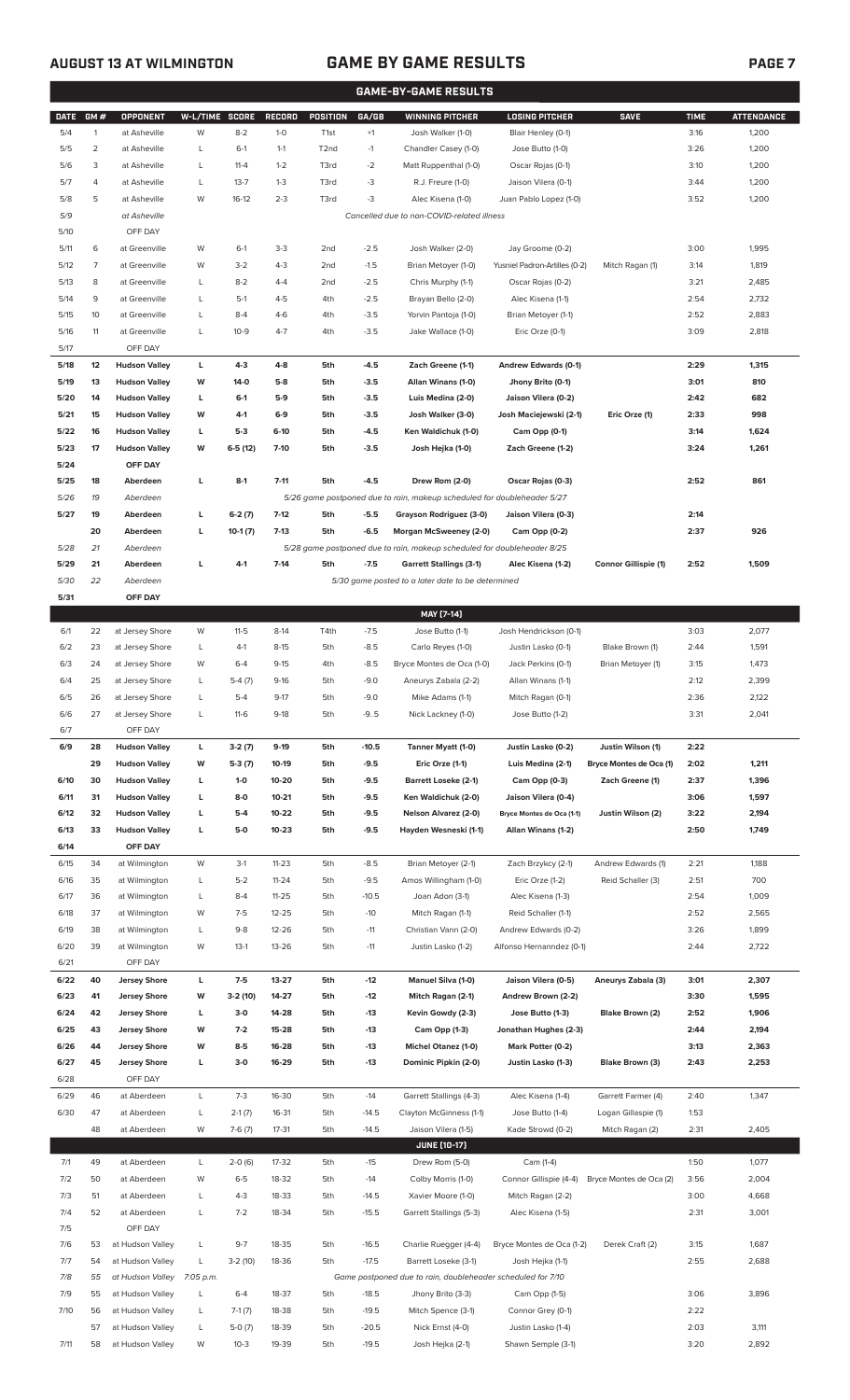**AUGUST 13 AT WILMINGTON GAME-BY-GAME PAGE 8**

| <b>DATE</b>  | GM#        | <b>OPPONENT</b>                            | <b>W-L/TIME SCORE</b>  |           | RECORD | POSITION | GA/GB   | <b>WINNING PITCHER</b>                                      | <b>LOSING PITCHER</b>        | <b>SAVE</b>              | <b>TIME</b> | <b>ATTENDANCE</b> |
|--------------|------------|--------------------------------------------|------------------------|-----------|--------|----------|---------|-------------------------------------------------------------|------------------------------|--------------------------|-------------|-------------------|
| 7/12         |            | OFF DAY                                    |                        |           |        |          |         |                                                             |                              |                          |             |                   |
| 7/13         | 59         | <b>Jersey Shore</b>                        | W                      | $1-0$     | 20-39  | 5th      | $-19.5$ | Michel Otanez (2-0)                                         | Blake Brown (0-1)            |                          | 2:34        | 2,681             |
| 7/14         | 60         | <b>Jersey Shore</b>                        | г                      | $3-2$     | 20-40  | 5th      | $-19.5$ | Carlo Reyes (2-1)                                           | Andrew Edwards (0-3)         |                          | 3:13        | 1,898             |
| 7/15         | 61         | <b>Jersey Shore</b>                        | г                      | $13-3$    | 20-41  | 5th      | $-19$   | Dominic Popkin (4-1)                                        | Cam Opp (1-6)                | Aiden Anderson (2)       | 3:24        | 1,595             |
| 7/16         | 62         | <b>Jersey Shore</b>                        | W                      | $6-1$     | 21-41  | 5th      | $-19$   | Connor Grey (1-1)                                           | Tom Sutera (0-1)             |                          | 2:50        | 1,949             |
| 7/17         | 63         | <b>Jersey Shore</b>                        | W                      | $6-1$     | 22-41  | 5th      | $-19$   | Justin Lasko (2-4)                                          | Kevin Gowdy (3-5)            |                          | 2:56        | 2,422             |
| 7/18         | 64         | <b>Jersey Shore</b>                        | L                      | $7-1$     | 22-42  | 5th      | $-20$   | Carlo Reyes (3-1)                                           | Alec Kisena (1-6)            | Tyler Burch (3)          | 2:52        | 1,570             |
| 7/19         |            | OFF DAY                                    |                        |           |        |          |         |                                                             |                              |                          |             |                   |
| 7/20         | 65         | Wilmington                                 | W                      | 8-6       | 23-42  | 5th      | -20     | Jaison Vilera (2-5)                                         | Evan Lee (1-3)               | Hejka                    | 3:18        | 1,086             |
| 7/21         | 66         | Wilmington                                 | W                      | $5-3$     | 24-42  | 5th      | $-20$   | <b>Willy Taveras (1-0)</b>                                  | Kyle Hinton (0-1)            | Bryce Montes de Oca (3)  | 2:53        | 1,456             |
| 7/22         | 67         | Wilmington                                 | W                      | $10-2$    | 25-42  | 5th      | $-20$   | Justin Lasko (3-4)                                          | Alex Troop (4-4)             |                          | 3:00        | 3,430             |
| 7/23         | 68         | Wilmington                                 | W                      | $5-4$     | 26-42  | 5th      | -19     | J.T. Ginn (1-0)                                             | <b>Mitchell Parker (0-1)</b> |                          |             |                   |
| 7/24         | 69         | Wilmington                                 | W                      | $8 - 3$   | 27-42  | 5th      | $-18$   | Mitch Ragan (1-0)                                           | Joan Udon (3-4)              |                          | 3:12        | 2,924             |
| 7/25         | 70         | Wilmington                                 | W                      | $5-4$     | 28-42  | 5th      | $-18$   | <b>Willy Taveras (2-0)</b>                                  | Kyle Hinton (0-2)            |                          | 3:12        | 1,703             |
| 7/26         |            | OFF DAY                                    |                        |           |        |          |         |                                                             |                              |                          |             |                   |
| 7/27         | 71         | at Jersey Shore                            | W                      | $14 - 5$  | 29-42  | 5th      | $-17$   | Hunter Parsons (1-0)                                        | Jonathan Hughes (3-5)        |                          | 3:04        | 3,270             |
| 7/28         | 72         | at Jersey Shore                            | L                      | $3-1$     | 29-43  | 5th      | $-17$   | Jhordany Mezquita (2-5)                                     | Cam Opp (1-7)                | Tyler Burch (4)          | 3:04        | 2,590             |
| 7/29         | 73         | at Jersey Shore                            |                        |           |        |          |         | Game postponed due to rain, doubleheader scheduled for 7/30 |                              |                          |             |                   |
| 7/30         | 73         | at Jersey Shore                            | W                      | $4-0(7)$  | 30-43  | 5th      | $-17.5$ | Justin Lasko (4-4)                                          | Dominic Pipkin (4-2)         | Bryce Montes de Oca (4)  | 2:20        |                   |
| 7/30         | 74         | at Jersey Shore                            | L                      | $3-0(7)$  | 30-44  | 5th      | $-17$   | Ethan Lindow (3-4)                                          | J.T. Ginn (1-1)              |                          | 1:46        | 5,890             |
| 7/31         | 75         | at Jersey Shore                            | L                      | $4 - 3$   | 30-45  | 5th      | $-18$   | Victor Vargas (1-0)                                         | Alec Kisena (1-7)            | Manuel Silva (2)         | 2:49        | 4,044             |
|              |            |                                            |                        |           |        |          |         | <b>JULY [13-14]</b>                                         |                              |                          |             |                   |
| 8/1          | 76         | at Jersey Shore                            | L                      | $4 - 3$   | 30-46  | 5th      | $-19$   | Tom Sutera (2-2)                                            | Conner O'Neil (0-1)          | Blake Brown (5)          | 2:42        | 2,535             |
| 8/2          |            | OFF DAY                                    |                        |           |        |          |         |                                                             |                              |                          |             |                   |
| 8/3          | 77         | <b>Hudson Valley</b>                       | г                      | $5-0$     | 30-47  | 5th      | $-20$   | Randy Vasquez (2-0)                                         | Jaison Vilera (2-6)          |                          | 3:01        | 1,253             |
| 8/4          | 78         | <b>Hudson Valley</b>                       | L                      | $3-2$     | 30-48  | 5th      | $-21$   | Mitch Spence (4-2)                                          | <b>Cam Opp (1-8)</b>         | Derek Craft (4)          | 2:58        | 2,611             |
| 8/5          | 79         | <b>Hudson Valley</b>                       | г                      | $5-3$     | 30-49  | 5th      | $-22$   | Anderson Munoz (1-0)                                        | Justin Lasko (4-5)           | Carlos Espinal (1)       | 3:34        | 1,401             |
| 8/6          | 80         | <b>Hudson Valley</b>                       | W                      | $9-6$     | 31-49  | 5th      | $-21$   | Michel Otanez (3-0)                                         | Matt Sauer (0-1)             | <b>Willy Taveras (1)</b> | 3:29        | 2,473             |
| 8/7          | 81         | <b>Hudson Valley</b>                       | W                      | $5 - 4$   | 32-49  | 5th      | $-20$   | Evy Ruibal (1-0)                                            | <b>Nelson Alvarez (3-2)</b>  | Joe Cavallaro (1)        | 3:10        | 4,156             |
| 8/8          | 82         | <b>Hudson Valley</b>                       | W                      | $5-4$     | 33-49  | 5th      | $-19$   | Colby Morris (2-0)                                          | Derek Craft (1-2)            |                          | 3:05        | 2,942             |
| 8/9          |            | OFF DAY                                    |                        |           |        |          |         |                                                             |                              |                          |             |                   |
| 8/10         | 83         | at Wilmington                              | W                      | $16 - 5$  | 34-49  | 4th      | $-19$   | Conner O'Neil (1-1)                                         | Mitchell Parker (0-3)        |                          | 3:51        | 985               |
| 8/11         | 84         | at Wilmington                              | L                      | $15-3(7)$ | 34-50  | 5th      | $-19$   | Joan Adon (5-4)                                             | Cam Opp (1-9)                |                          | 2:40        | 1,711             |
| 8/12         | 85         | at Wilmington                              | L                      | $5 - 4$   | 34-51  | 5th      | $-20$   | Alfonso Hernandez (3-3)                                     | J.T. Ginn (1-2)              | Davis Moore (1)          | 2:42        | 1,029             |
| 8/13         | 86         | at Wilmington                              | 7:05 p.m.              |           |        |          |         |                                                             |                              |                          |             |                   |
| 8/14         | 87         | at Wilmington                              | 6:05 p.m.              |           |        |          |         |                                                             |                              |                          |             |                   |
| 8/15         | 88         | at Wilmington                              | 1:05 p.m.              |           |        |          |         |                                                             |                              |                          |             |                   |
| 8/16         |            | OFF DAY                                    |                        |           |        |          |         |                                                             |                              |                          |             |                   |
| 8/17         | 89         | at Hudson Valley 7:05 p.m.                 |                        |           |        |          |         |                                                             |                              |                          |             |                   |
| 8/18         | 90         | at Hudson Valley                           | 7:05 p.m.              |           |        |          |         |                                                             |                              |                          |             |                   |
| 8/19         | 91         | at Hudson Valley                           | 7:05 p.m.              |           |        |          |         |                                                             |                              |                          |             |                   |
| 8/20         | 92         | at Hudson Valley                           | 7:05 p.m.              |           |        |          |         |                                                             |                              |                          |             |                   |
| 8/21         | 93         | at Hudson Valley                           | 6:05 p.m.              |           |        |          |         |                                                             |                              |                          |             |                   |
| 8/22         | 94         | at Hudson Valley                           | 4:35 p.m.              |           |        |          |         |                                                             |                              |                          |             |                   |
| 8/23         |            | OFF DAY                                    |                        |           |        |          |         |                                                             |                              |                          |             |                   |
| 8/24         | 95         | Aberdeen                                   | 7:00 p.m.              |           |        |          |         |                                                             |                              |                          |             |                   |
| 8/25         | 96         | Aberdeen                                   | 5:00 p.m.              |           |        |          |         |                                                             |                              |                          |             |                   |
|              | 97         | Aberdeen                                   | DH                     |           |        |          |         |                                                             |                              |                          |             |                   |
| 8/26         | 98         | Aberdeen                                   | 7:00 p.m.              |           |        |          |         |                                                             |                              |                          |             |                   |
| 8/27         | 99         | Aberdeen                                   | 7:00 p.m.              |           |        |          |         |                                                             |                              |                          |             |                   |
| 8/28         | 100        | Aberdeen                                   | 6:00 p.m.              |           |        |          |         |                                                             |                              |                          |             |                   |
| 8/29         | 101        | Aberdeen                                   | 4:00 p.m.              |           |        |          |         |                                                             |                              |                          |             |                   |
| 8/30         |            | OFF DAY                                    |                        |           |        |          |         |                                                             |                              |                          |             |                   |
| 8/31         | 102        | Wilmington                                 | 6:30 p.m.              |           |        |          |         |                                                             |                              |                          |             |                   |
|              |            |                                            |                        |           |        |          |         | AUGUST [4-6]                                                |                              |                          |             |                   |
| 9/1          | 103        | Wilmington                                 | 7:00 p.m.              |           |        |          |         |                                                             |                              |                          |             |                   |
| 9/2          | 104        | Wilmington                                 | 7:00 p.m.              |           |        |          |         |                                                             |                              |                          |             |                   |
| 9/3          | 105        | Wilmington                                 | 7:00 p.m.              |           |        |          |         |                                                             |                              |                          |             |                   |
| 9/4          | 106        | Wilmington                                 | 6:00 p.m.              |           |        |          |         |                                                             |                              |                          |             |                   |
| 9/5          | 107        | Wilmington                                 | 4:00 p.m.              |           |        |          |         |                                                             |                              |                          |             |                   |
| 9/6          |            | OFF DAY                                    |                        |           |        |          |         |                                                             |                              |                          |             |                   |
| 9/7          | 108        | at Hudson Valley                           | 7:05 p.m.              |           |        |          |         |                                                             |                              |                          |             |                   |
| 9/8          | 109        | at Hudson Valley                           | 7:05 p.m.              |           |        |          |         |                                                             |                              |                          |             |                   |
| 9/9          | 110        | at Hudson Valley                           | 7:05 p.m.              |           |        |          |         |                                                             |                              |                          |             |                   |
| 9/10         | 111        | at Hudson Valley                           | 7:05 p.m.              |           |        |          |         |                                                             |                              |                          |             |                   |
| 9/11<br>9/12 | 112<br>113 | at Hudson Valley                           | 6:05 p.m.              |           |        |          |         |                                                             |                              |                          |             |                   |
| 9/13         |            | at Hudson Valley<br>OFF DAY                | 4:35 p.m.              |           |        |          |         |                                                             |                              |                          |             |                   |
| 9/14         | 114        |                                            |                        |           |        |          |         |                                                             |                              |                          |             |                   |
| 9/15         |            | <b>Jersey Shore</b>                        | 7:00 p.m.              |           |        |          |         |                                                             |                              |                          |             |                   |
| 9/16         | 115        | <b>Jersey Shore</b>                        | 7:00 p.m.              |           |        |          |         |                                                             |                              |                          |             |                   |
| 9/17         | 116        | <b>Jersey Shore</b><br><b>Jersey Shore</b> | 7:00 p.m.              |           |        |          |         |                                                             |                              |                          |             |                   |
| 9/18         | 117<br>118 |                                            | 7:00 p.m.              |           |        |          |         |                                                             |                              |                          |             |                   |
| 9/19         | 119        | <b>Jersey Shore</b><br><b>Jersey Shore</b> | 4:00 p.m.<br>1:00 p.m. |           |        |          |         |                                                             |                              |                          |             |                   |
|              |            |                                            |                        |           |        |          |         | SEPTEMBER (0-0)                                             |                              |                          |             |                   |